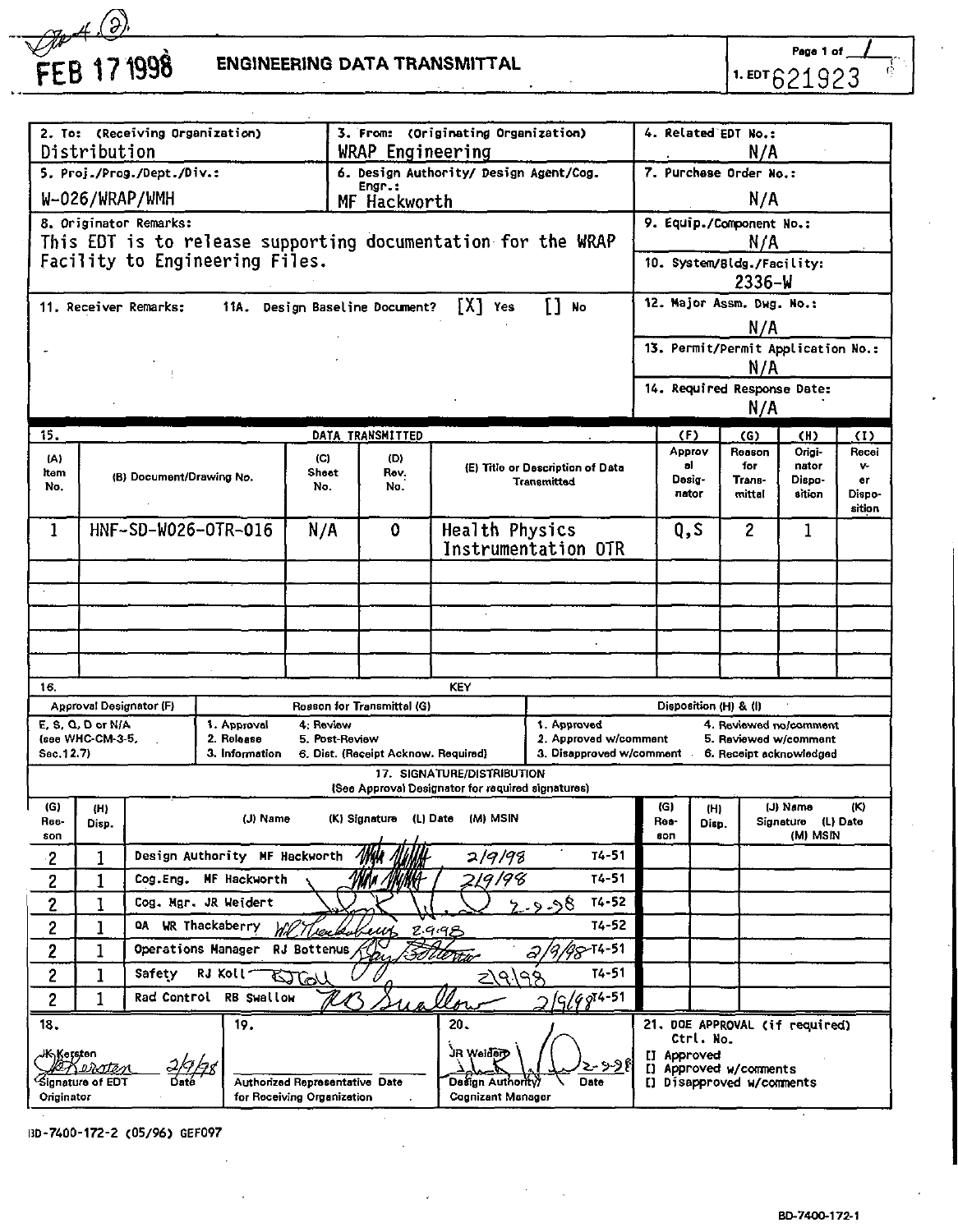**HNF-SD-W026-OTR-016, Rev. 0**

### **W-026, HEALTH PHYSICS INSTRUMENTATION OPERATIONAL TEST REPORT**

**MF Hackworth Waste Management Federal Services of Hanford, Richland, WA 99352 U.S. Department of Energy Contract DE-AC06-96RL13200**

| EDT/ECN:             | EDT-621923 | UC: 506            |     |
|----------------------|------------|--------------------|-----|
| Org Code:            | 32620      | Charge Code: A2J1T |     |
| <b>B&amp;R Code:</b> | EW3130020  | Total Pages:       | -28 |

**Key Words: WRAP, OTR, HP, Eberline, CAM, Alpha, Beta, Gamma, Air Monitor, Radiation, PCS**

**Abstract: This Operational Test Report demonstrates the operability of the Health Physics Instrumentation which interfaces with the Plant Control System (PCS).**

**TRADEMARK DISCLAIMER. Reference herein to any specific commercial product, process, or service by trade name, trademark, manufacturer, or otherwise, does not necessarily constitute or imply its endorsement, recomnendation, or favoring by the United States Government or any agency thereof or its contractors or subcontractors.**

**Printed in the United States of America. To obtain copies of this document, contact: Document Control Services, P.O. Box 950, Hailstop H6-08, Rich(and UA 99352, Phone (509) 372-2420; Fax (509) 376-4989.**

**Approyal '**



**Approved for Public Release**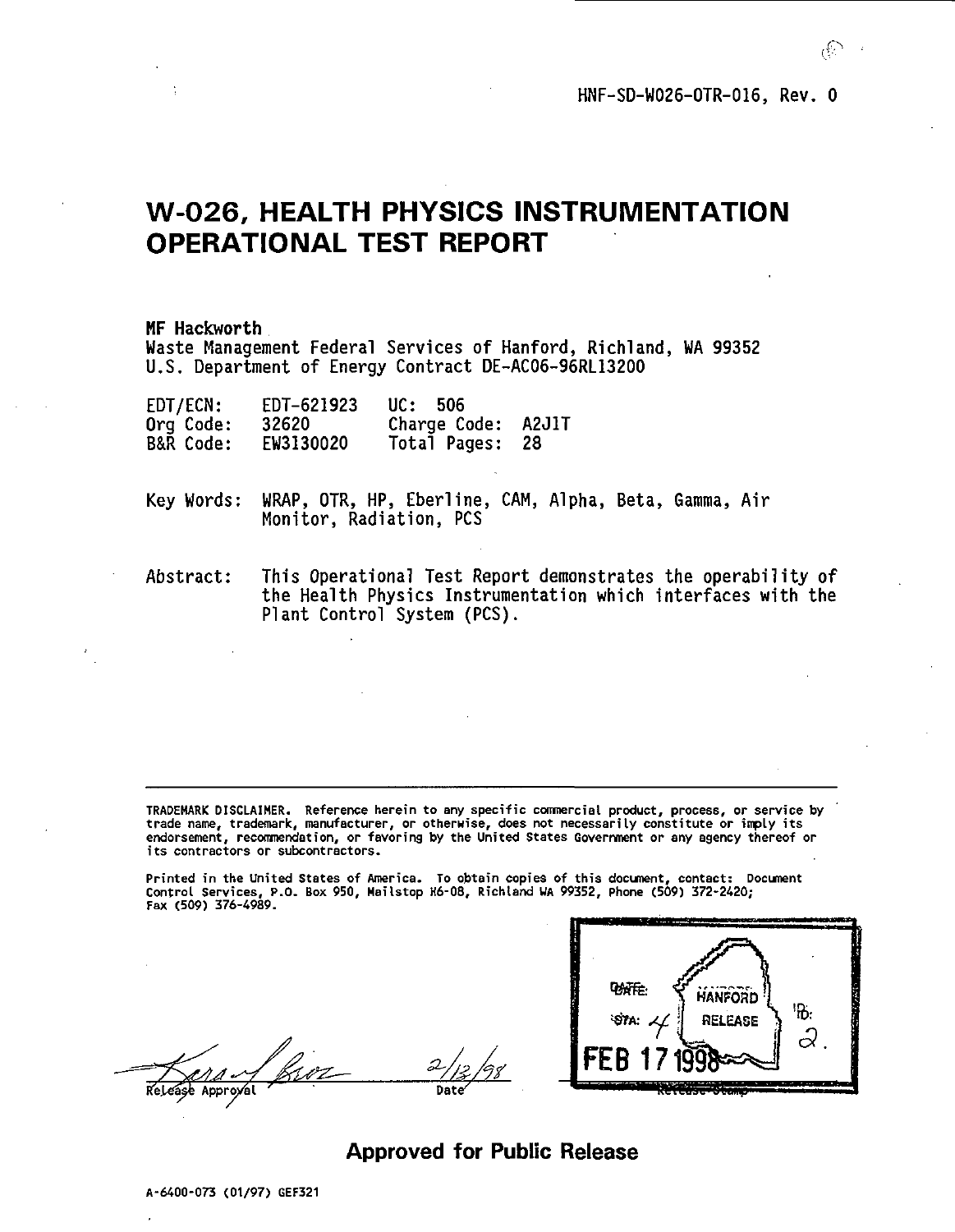### OPERATIONAL TEST REPORT APPROVAL

76/6/5 WRAP Cognizant Engineer Date WRAP Safety Date 20B.XB perations Manager Date WRAP Engineering Manager Date 2-9.92 WRAP RadCon Manager Date WRAP Quality Assurance Date

### Abstract

This report documents the testing of the Health Physics Instrumentation associated with phase II & III start-up of Project W-026, WRAP.

The Health Physics Instrumentation includes: Alpha and Beta Continuous Air Monitors (CAMs), Personnel Contamination Monitors (PCMs), Gamma Area Radiation Monitors (ARMs), Criticality Monitors, Alpha and Beta Smear Sample Counters, Portable Friskers, and Operator Breathing Zone Air Samplers. This OTR will cover only the Health Physics Instrumentation that was tested under the Operational Test Plan for Health Physics Instrumentation (Phase II & III). That instrumentation included: Alpha CAMs, Beta CAMs and ARMs located in rooms 107 and 113 of 2336-W (WRAP). The remaining Health Physics Instrumentation that will be used for phase II & III start-up is tested during calibrations. These calibrations are outside the scope of the Operational Test Plan.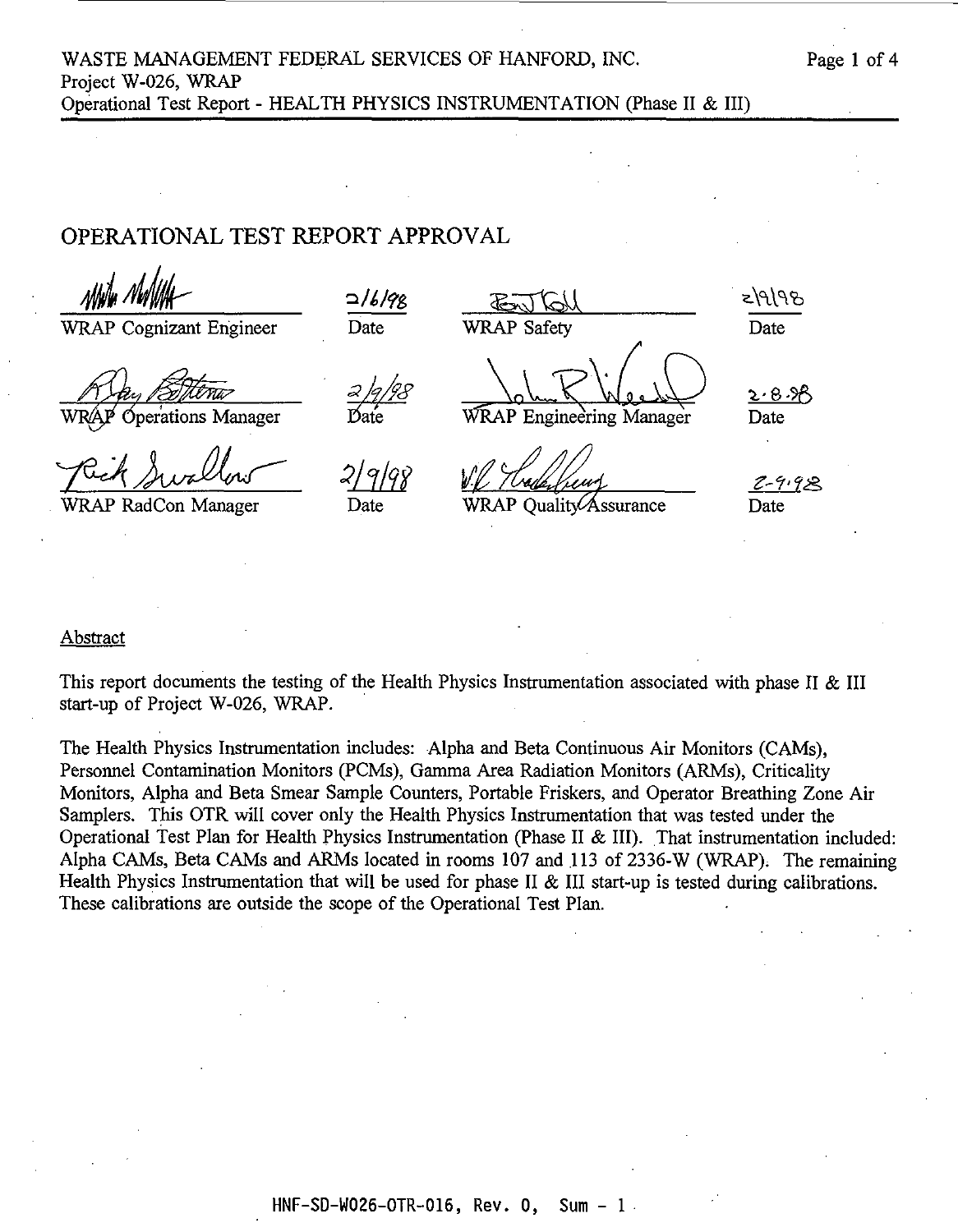### **TABLE OF CONTENTS PAGE**

- 1.0 **INTRODUCTION**
- 2.0 DESCRIPTION OF TEST, TEST METHOD AND TEST EQUIPMENT
- 3.0 TEST RESULTS
- 4.0 CONCLUSION AND RECOMMENDATIONS
- 5.0 REFERENCES
- 6.0 APPENDIX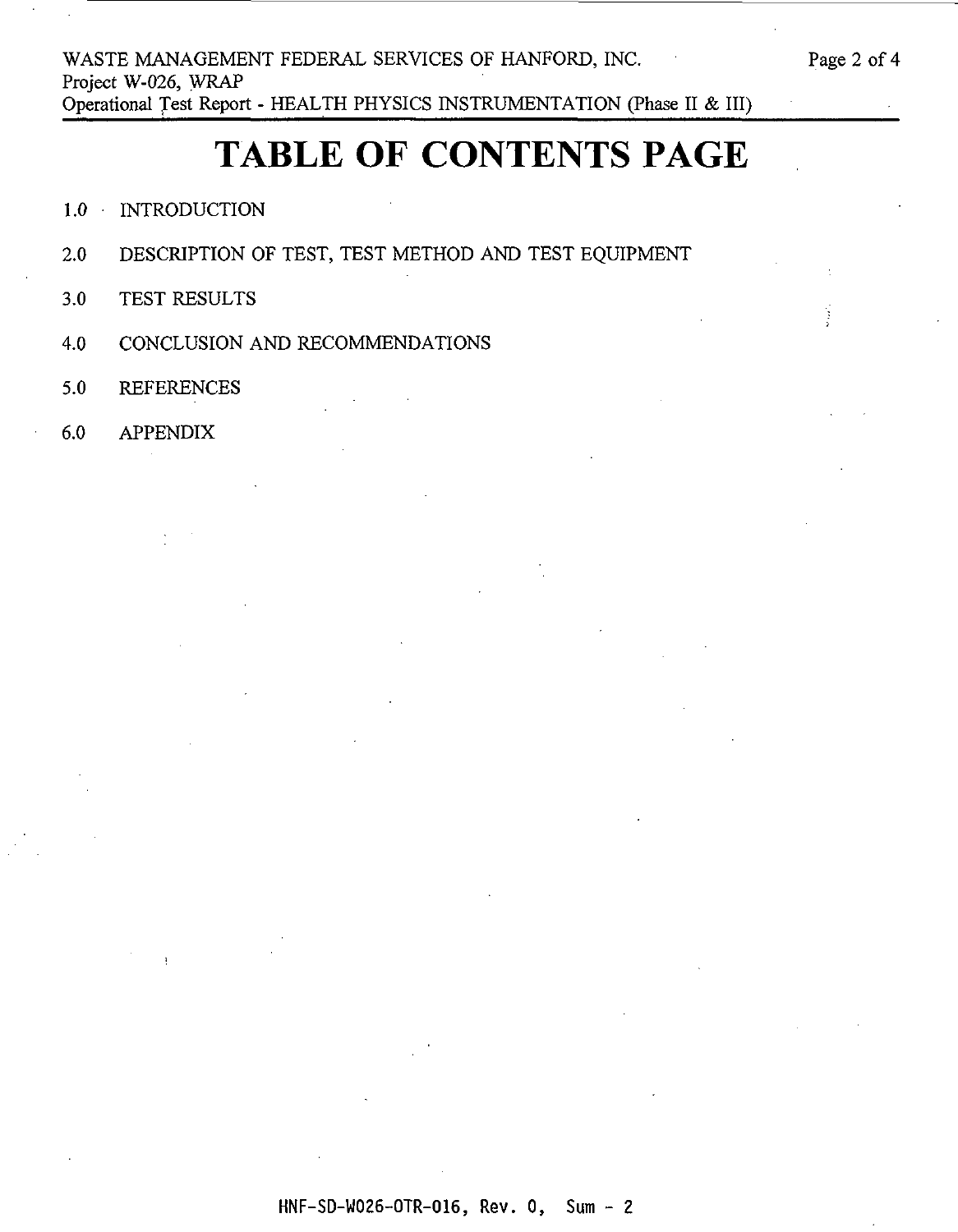### **1.0 INTRODUCTION**

Y.

- **1.1** Organizations
	- 1.1.1 Radiological Control
	- 1.1.2 Operations
- 1.2 Testing Dates
	- 1.2.1 Testing was performed on 07/21/97. Re-testing of exceptions was performed on 02/06/98.

### **2.0 DESCRIPTION OF TEST, TEST METHOD AND TEST EQUIPMENT**

There were six tests performed for the Health Physics Instrumentation. These tests were: Air sample concentration on the CAM and PCS, Gamma radiation level on the ARM and PCS, High Airborne alarm activates PCS alarm and entry warning system, High gamma alarm activates PCS alarm and entry warning system, Trouble CAM alarm is activated for local and PCS, and trouble gamma alarm is activated for local and PCS. No test equipment was necessary for the test except for radioactive sources.

### **3.0 TEST RESULTS**

The air sample concentration test was performed by placing the CAMs into service and witnessing the radiation level on the display and record that against that displayed on the Real-Time Applications Platform (RTAP) in the control room for that particular instrument. One exception was found with this test. The alpha CAMs did not report the appropriate level to RTAP. Trouble shooting of the problem indicated that the program for the conversion of output from the alpha CAMs to RTAP was faulty. Once, the conversion program was updated and reloaded, the test steps were re-performed. Radiation levels at various levels were consistent between the local display and the RTAP.

The gamma radiation level test was performed by initiating the check source for the ARMs and witnessing the radiation level on the display and record that against that displayed on the RTAP level information for that instrument. One exception was found for this test. Again the readouts in the RTAP was not correct for the instruments. Once calibration of the output from the RMS II instruments was performed the test steps were re-performed. Response was found between the ambient levels and the check source.

The high alarm tests for both the CAMs and ARMs were performed by placing a source (check source for the ARMs) on the instruments. Verification of all the remove alarms, beacons, and RTAP alarms were performed. No exceptions were found for these two tests.

The trouble alarm tests for both the CAMs and ARMs were performed by placing the instrument into a trouble condition locally. Verification of all of the trouble alarms were performed. Not exceptions were found for these two tests.  $\frac{1}{2}$   $\frac{1}{2}$   $\frac{1}{2}$   $\frac{1}{2}$   $\frac{1}{2}$   $\frac{1}{2}$   $\frac{1}{2}$   $\frac{1}{2}$   $\frac{1}{2}$   $\frac{1}{2}$   $\frac{1}{2}$   $\frac{1}{2}$   $\frac{1}{2}$   $\frac{1}{2}$   $\frac{1}{2}$   $\frac{1}{2}$   $\frac{1}{2}$   $\frac{1}{2}$   $\frac{1}{2}$   $\frac{1}{2}$   $\frac{1}{2}$   $\frac{1}{2}$   $\frac{\lambda_{44}}{2.8.80}$ 

All test exceptions have been disposition and accepted.

HNF-SD-W026-OTR-016, Rev. 0, Sum - 3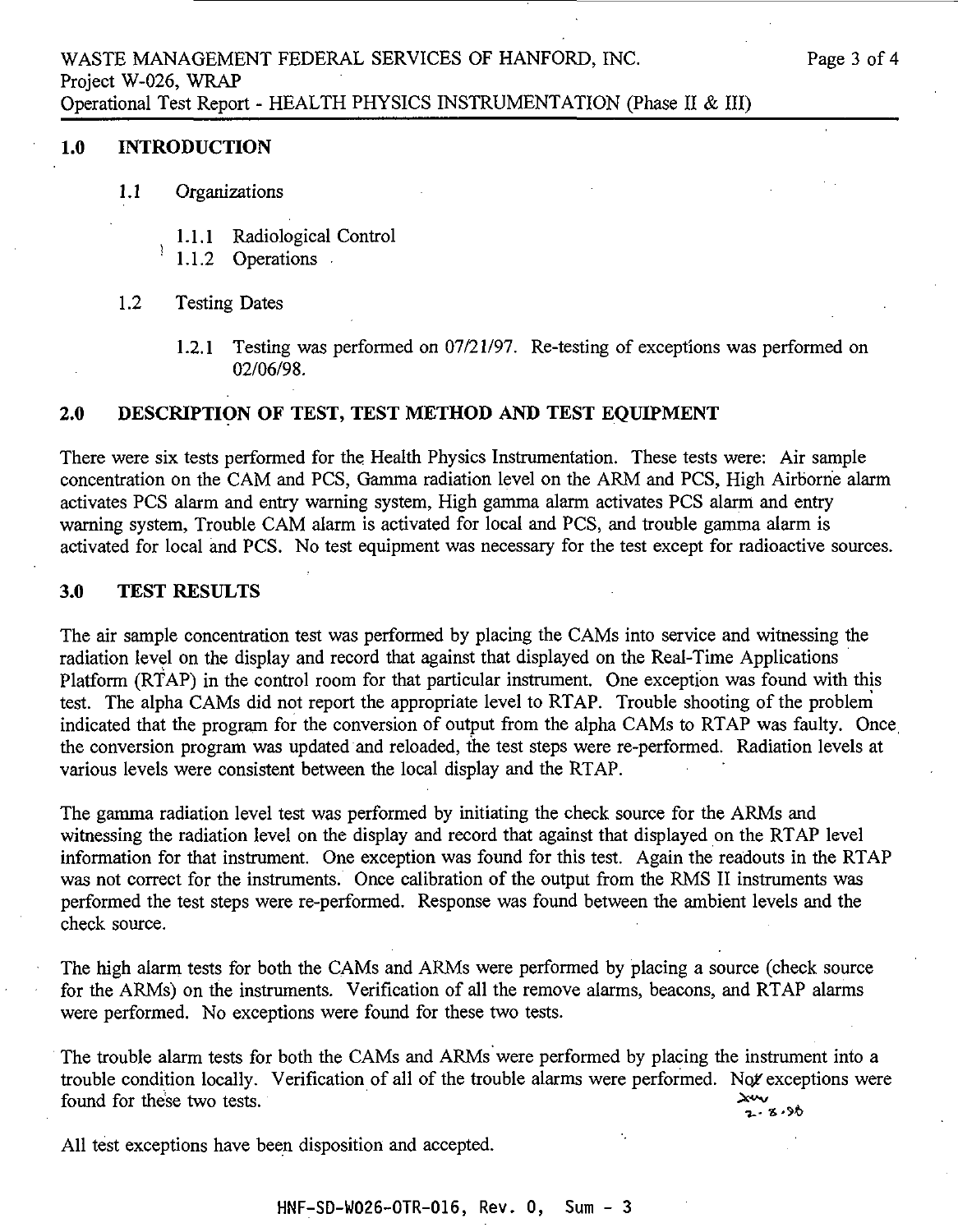### WASTE MANAGEMENT FEDERAL SERVICES OF HANFORD, INC. Page 4 of 4 Project W-026, WRAP Operational Test Report - HEALTH PHYSICS INSTRUMENTATION (Phase II & III)

### **4.0 CONCLUSION AND RECOMMENDATIONS**

The Health Physics Instruments performed as expected. Alarms actuated by the local instrument relayed that condition virtually instantly to remote systems. All of the warning systems to workers functioned as designed.

### 5.0 **REFERENCES**

 $\lambda$ 

Operational Test Plan - HEALTH PHYSICS INSTRUMENTATION (Phase II & III)

### **6.0 APPENDIX**

-Operational Test Plan - HEALTH PHYSICS INSTRUMENTATION (Phase II & III)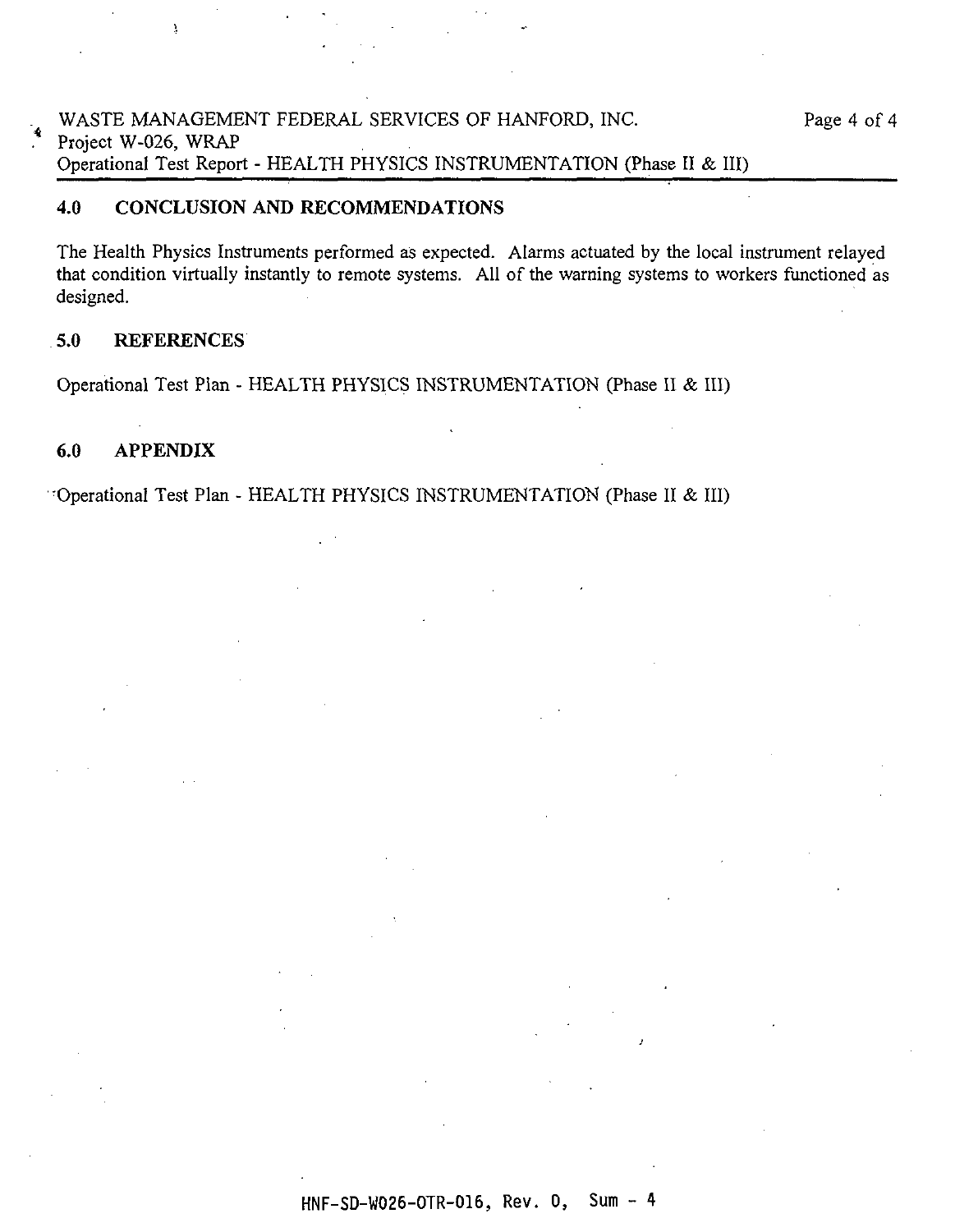### HNF-SD-W026-OTR.-016, Rev. 0 Page 1 of 22

**Author/Cognizant Engineer**

M. F. Hackworth **Print Uame/signature**

### APPROVAL DESIGNATOR S.Q.R

6-11-97<br>Date

 $1 - 11 - 97$ 

Date

PROCEDURE APPROVAL BY TEST REVIEW BOARD (TRB)

RJ Bottenu#/<br>WRAP 1 Startup Manager

**Dáté** 

RJ Botťeny⁄s WRAP l $\verb|WRAP|$ 

**WR Thackaberry^ WRAP 1 Quality Assurance**

**RB Swallow Date OfrlWddelle Date WRAP 1 Rad. Control Manager WRAP 1 Operations Manager**

 $6 - 11 - 97$ Date

MF Hackworth WRAP 1 Cognizant Engineer

 $6 - 1 - 97$ <br>Date

**ML Graham WRAP 1 Industrial Safety**

 $6 - 11 - 97$ 

SL Kooiker WRAP 1 Operations Engineer Date

 $6/1/67$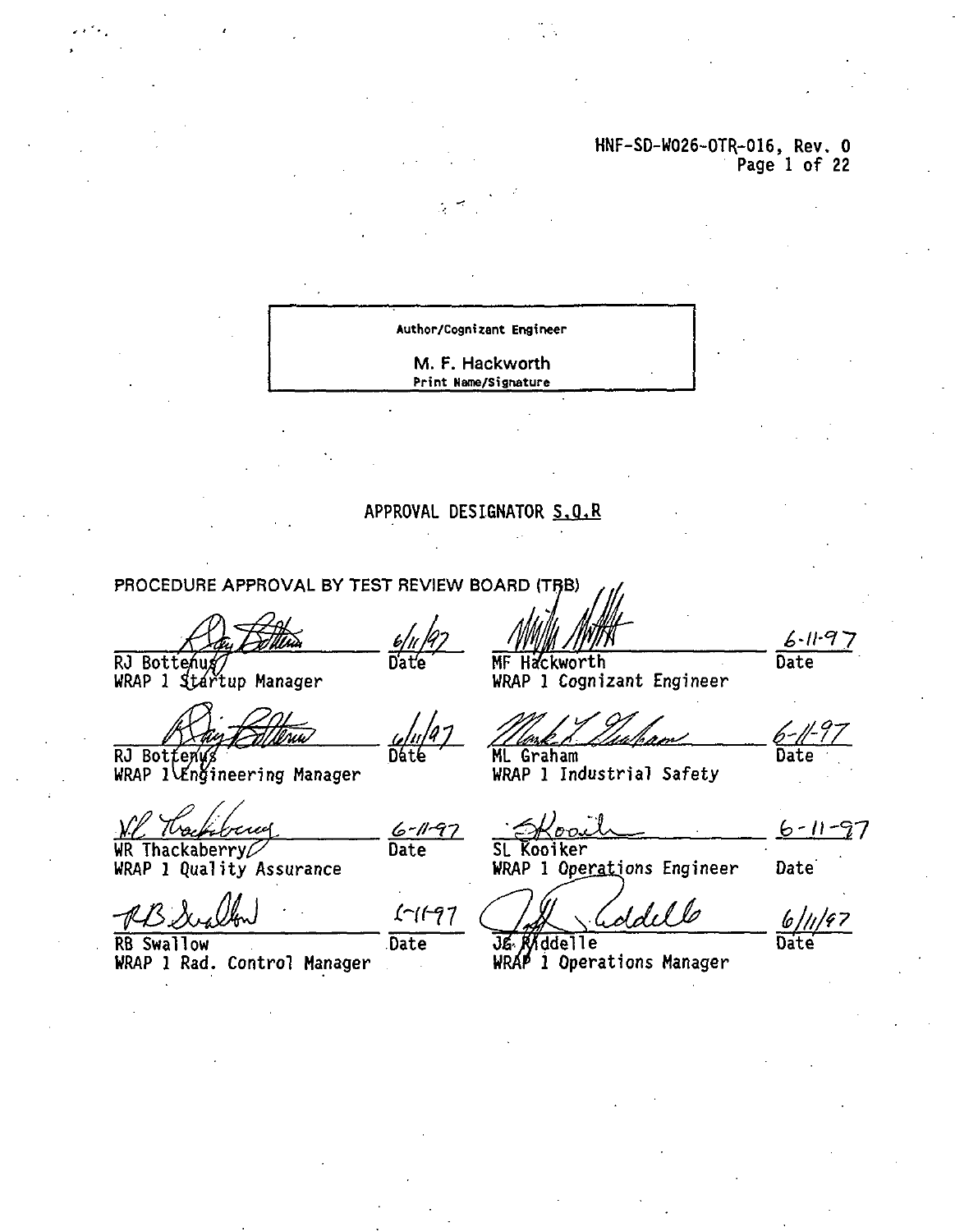**RUST FEDERAL SERVICES HANFORD HNF-SD-W026-0TR.-016** Project W-026, WRAP I, Phase II & III<br>Operational Testing - HEALTH PHYSICS INSTRUMENTATION Page 2 of 22 **Operational Testing - HEALTH PHYSICS INSTRUMENTATION** 

### **TABLE OF CONTENTS PAGE**

### **1.0 PURPOSE**

- **2.0 INFORMATION**
	- **2.1 Scope**
	- **2.2 Terms and Definitions**
	- **2.3 Responsibilities**
	- **2.4 Change Control**
		- **2.4.1 Test Procedure Change Record**
	- **2.5 Exceptions**
		- **2.5.1 Test Exceptions Report**
			- **2.5.2 Test Exceptions Log**
	- **2.6 References**
		- **2.6.1 Reference Documents**
			- **2.6.1.1 Health Physics Instrumentation**
	- **2.7 Safety**
	- **2.8 Radiation and Contamination Control**
	- **2.9 Quality Assurance**
	- **2.10 General Information**
	- **2.11 Limits and Precautions**
- **3.0 RECORDS**
- **4.0 PREREQUISITES**
- **5.0 PROCEDURES 5.1 Operation Test**

### **6.0 ACCEPTANCE CRITERIA**

### **APPENDICES:**

**Appendix A-l - Operation Test Exception Log Appendix A-2 - Operation Test Exception Report**

### **ATTACHMENTS:**

**Attachment SR - Signature Record Attachment 5.1 - Operation Test Plan"**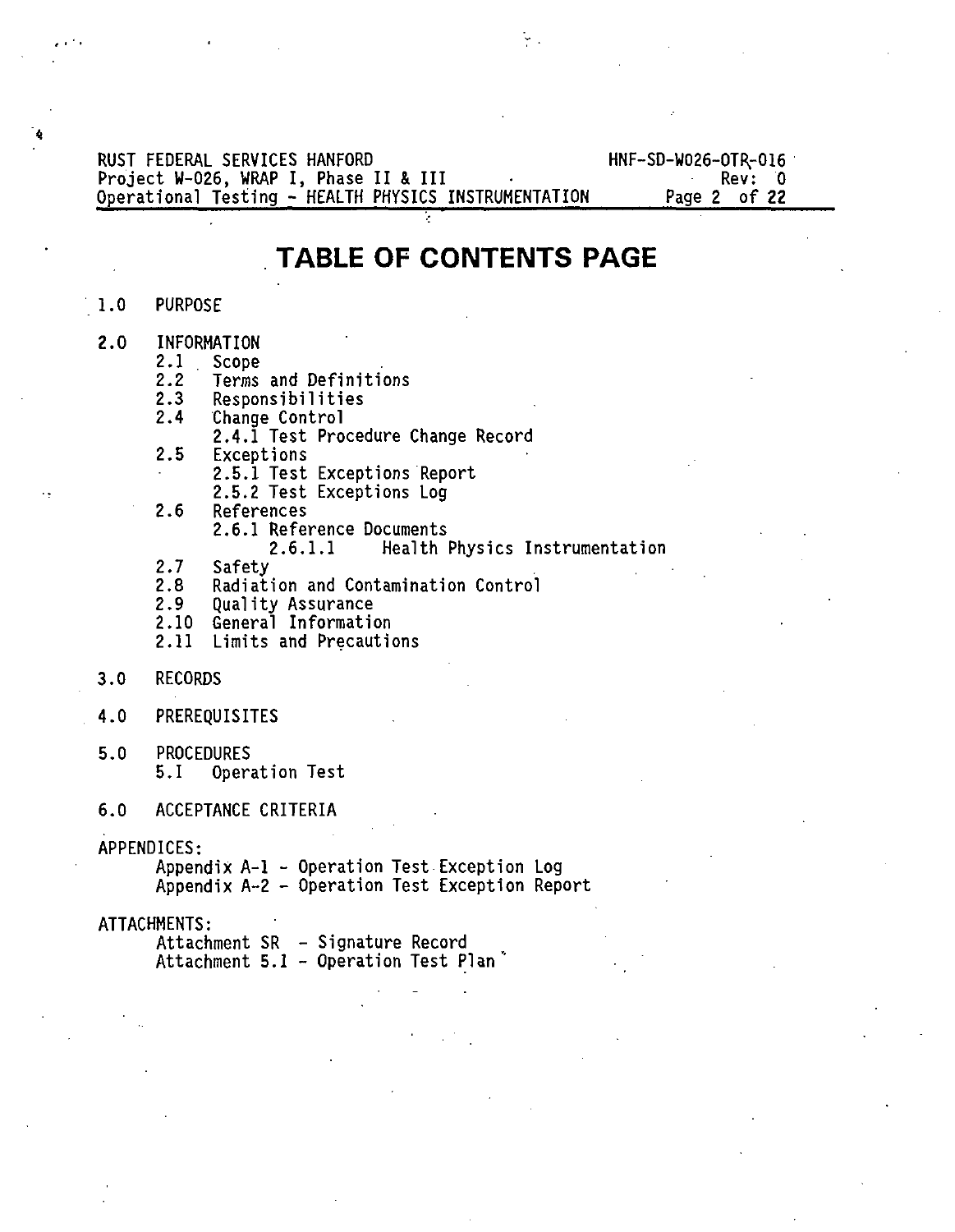| RUST FEDERAL SERVICES HANFORD                        | HNF-SD-W026-OTR-016 |  |
|------------------------------------------------------|---------------------|--|
| Project W-026, WRAP I, Phase II & III                | Rev: D              |  |
| Operational Testing - HEALTH PHYSICS INSTRUMENTATION | Page 3 of 22        |  |

### **1.0 PURPOSE**

1.1 Inis procedure has been prepared to verify that Health Physics<br>Instrumentation operates in accordance with system design and<br>specifications.

### **2.0 INFORMATION**

2.1 Scope

2.1.1 This procedure will demonstrate the operability of the Health Physics Instrumentation that interfaces with the Plant Control System.

### 2.2 Terms and Definitions

| 2.2.1 | CAM - Continuous Air Monitor          |
|-------|---------------------------------------|
| 2.2.2 | OTP - Operational Test Plan           |
| 2.2.3 | PCS - Plant Control System            |
| 2.2.4 | RCT - Radiological Control Technician |
| 2.2.5 | WHC - Westinghouse Hanford Company    |
| 2.2.6 | $S/U - Start-up$                      |
| 2.2.7 | ATP - Acceptance Test Plan            |
|       |                                       |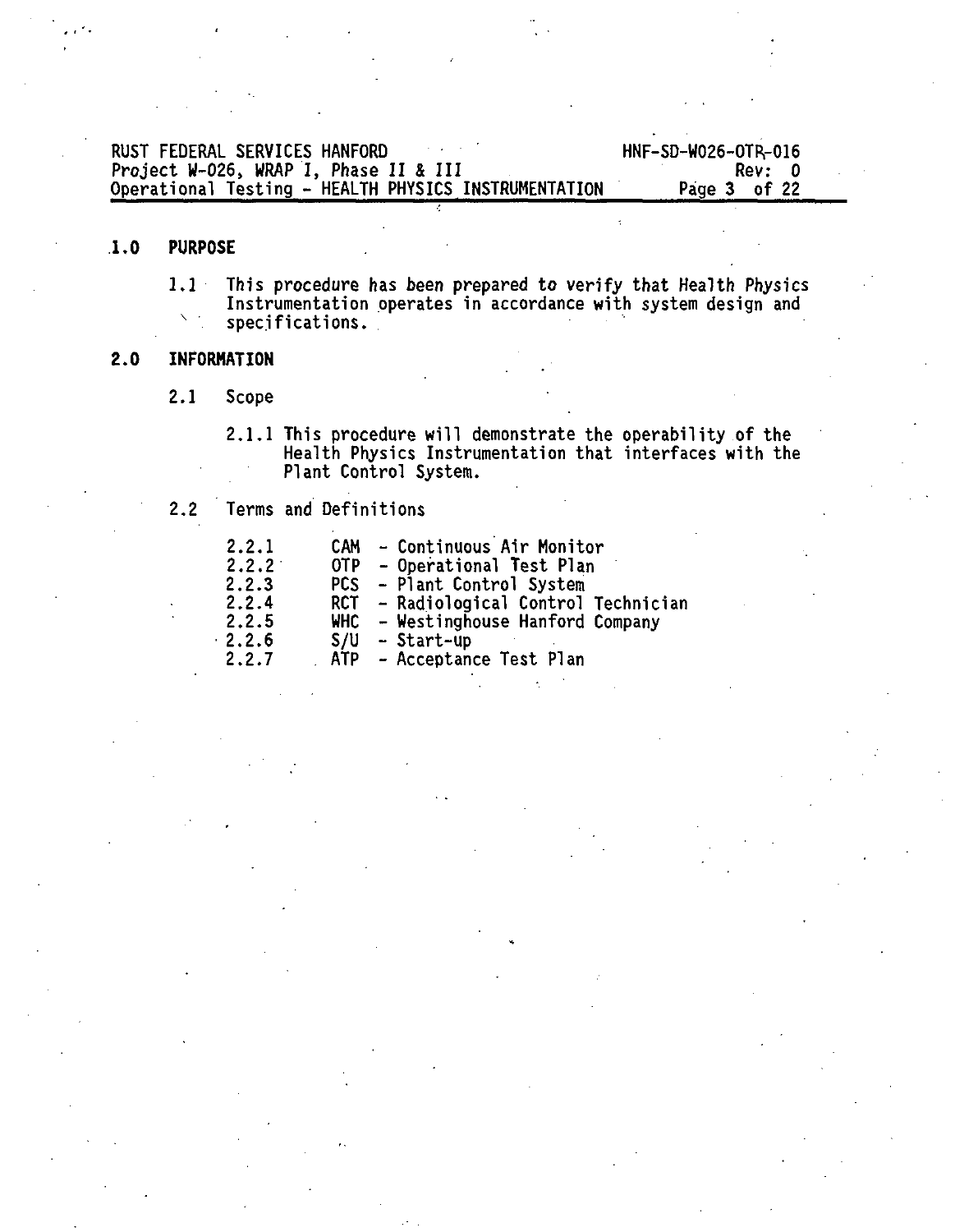### **RUST FEDERAL SERVICES HANFORD**<br>Project W-026, WRAP I, Phase II & III CHANGES HOTEL HOTEL Rev: 0 **Project W-026, WRAP I, Phase II & III Rev: 0-** Operational Testing - HEALTH PHYSICS INSTRUMENTATION

### **2.3 Responsibilities**

**2.3.1 Test Director (TD) responsibilities:**

- **Provides the support equipment necessary requested in OTP Sections 4.0 and 5.0.**
- **Records OTP equipment status and data.**
- **Test scheduling/rescheduling as required.**
- **Recording Data Exceptions and support OTP notes as required on the OTP Test Exception Log (Appendix A-l) and Test Exception Report (Appendix A-2).**
- **2.3.2 Test Engineer (TE) responsibilities:**
	- **Providing technical support during testing.**
	- **Conducts pre-job planning meetings -' as necessary.**
	- **Conducts pre-job system walkdown as necessary.**
	- **Verify power supply system functions correctly.**
- **2.3.3 Maintenance Craft (MC) personnel are responsible for: • Providing assistance during OTP activities.**
- **2.3.4 Radiological Control Technicians (RCTs) responsibilities:**
	- **Performing manipulations on Health Physics Instrumentation.**
		- **Starting, stopping and operating equipment related to OTP.**

### **2.4 Change Control**

**2.4.1 Test procedure administrative or editorial changes required during testing may be modified as redline exceptions in the test plan, if these changes do not affect operating facility function, performance or safety that could compromise or influence OTP data results. The OTP changes to acceptance criteria, requirement changes, or changes to Caution, Danger, Special Precautions - or any other safety items and environmental instructions in the OTP shall be prepared as attached supporting documents, which must be revised using Engineering Change Notice,Procedures or the Test Exceptions Log/Report.**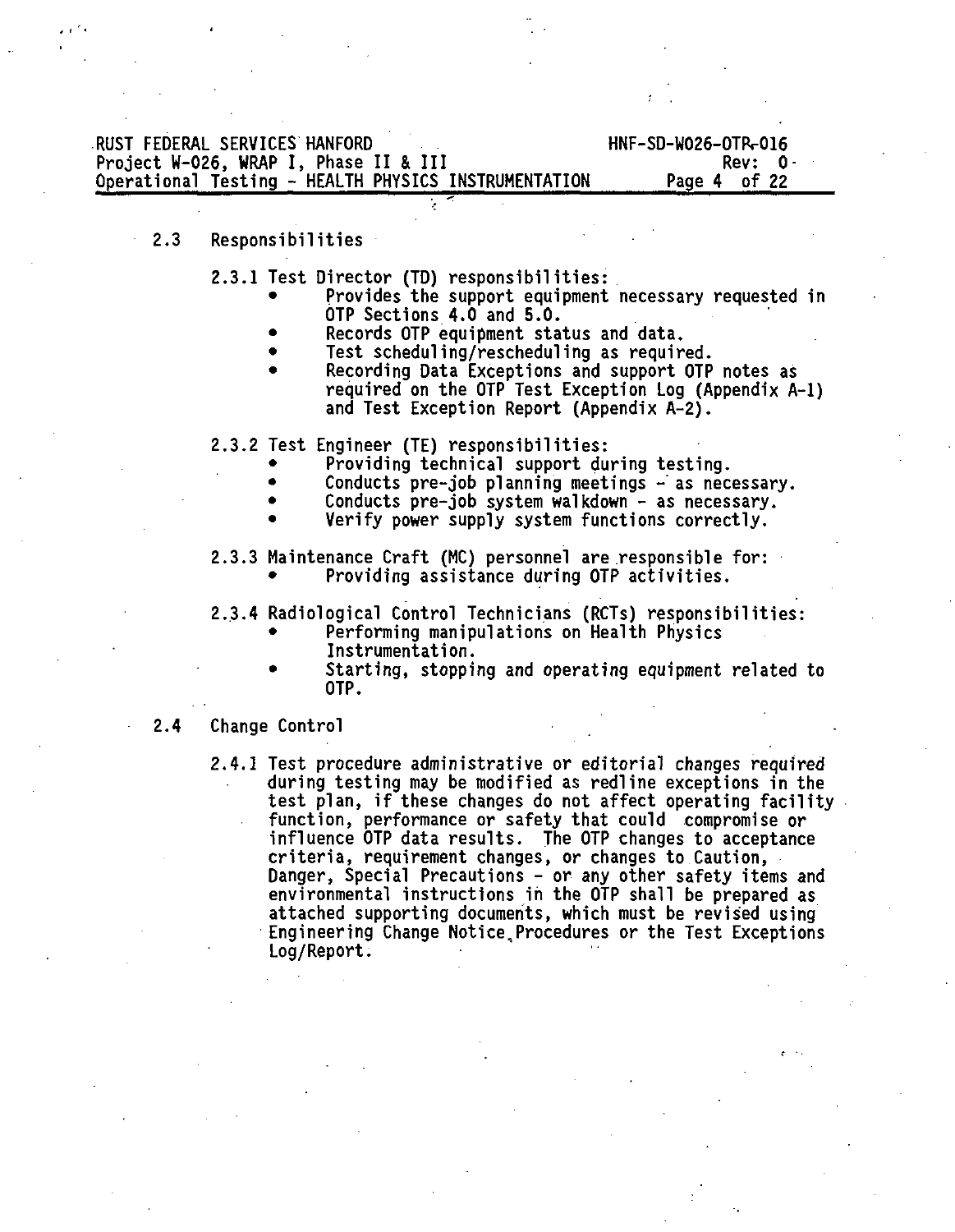| RUST FEDERAL SERVICES HANFORD                        | HNF-SD-W026-OTR-016 |
|------------------------------------------------------|---------------------|
| Project W-026, WRAP I, Phase II & III                | Rev: 0              |
| Operational Testing - HEALTH PHYSICS INSTRUMENTATION | Page 5 of 22        |

**2.5 Exceptions**

**2.5.1 See Appendix A-l - "TEST EXCEPTIONS LOG" Form.**

**2.5.2 See Appendix A-2 - "TEST EXCEPTIONS REPORT" Form.**

**2.6 References**

- **WHC-CM-5-34, Solid Waste Disposal Operations Administration, Section 3.14 Log and Tag**
- **WHC-CM-5-36, SWD Internal Requirements, Chapter l-10i Safety Manual** *m .*

**2.7 SAFETY •** *HVF-PRO- 07f UteH Rapon?, f>, h +> e\$* **^ 1 '**

### **WARNING**

**In addition to construction and/or chemical/electrical/oil contamination hazards, personnel should be aware of the possibility of coming into contact with poisonous snakes and spiders.**

- **2.8 RADIATION CONTAMINATION CONTROL THE WRAP I IS A NEW FACILITY, NO RADIATION/CONTAMINATION CONCERNS ARE EXPECTED DURING OTP ACTIVITIES.**
- **2.9 QUALITY ASSURANCE**
	- **2.9.1 No Quality Assurance witness, holdpoints or verifications are required in this OTP procedure.**
- **2.10 GENERAL INFORMATION**

**2.10.1 During performance of this OTP and the operating procedures, redlines may be made by the cognizant engineer for minor (non-technical) corrections. The appropriate one-line, initial and date will be completed by the cognizant engineer.**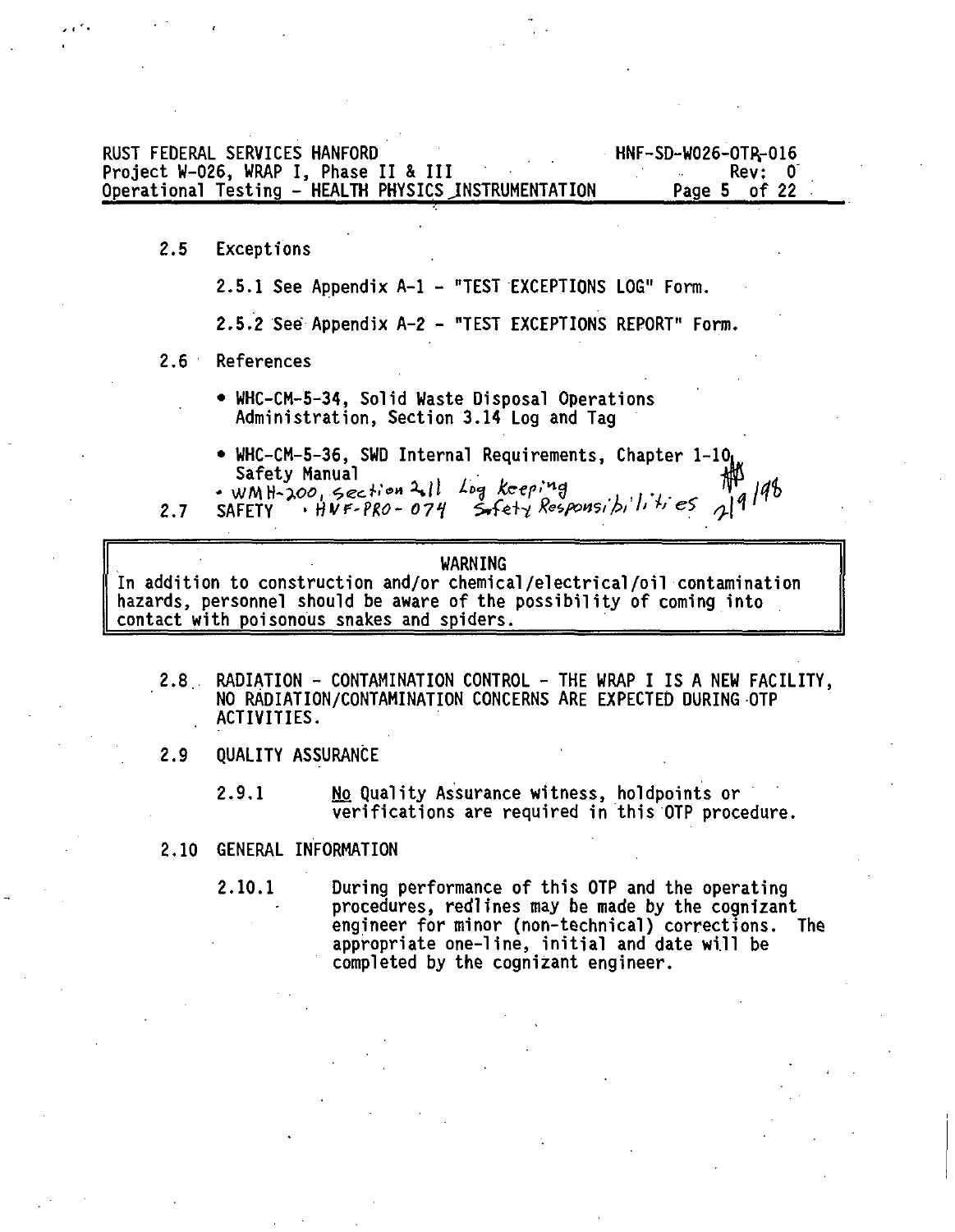### RUST FEDERAL SERVICES HANFORD<br>Project W-026, WRAP I, Phase II & III Carries Marchael Rev: 0 Project W-026, WRAP I, Phase II & III Rev: 0" Operational Testing - HEALTH PHYSICS 'INSTRUMENTATION

### 2.11 LIMITS AND PRECAUTIONS

- 
- 2.11.1 If during performance of this procedure, any of the following conditions are found, Immediately notify the assigned TD and TE:
	- Any equipment malfunction which could prevent fulfillment of it's functional requirements.
	- Personnel error or procedural inadequacy which could prevent fulfillment concerning OTP procedural requirements.
- 2.11.2 The TD and TE shall stop work and place equipment in a safe condition.
- 2.11.3 Contact TD and TE for additional instructions if changing plant conditions affect work or delays in work extending beyond (testing) shift.
- 2.11.4 If any waste is generated during performance of this OTP, consult Environmental Compliance Officer for specific instructions to ensure compliance with WHC and DOE environmental standards, as applicable, for correct disposal.
- 2.11.5 Comply with lock and tag or over-tagging per . WHC-CM-5-34 Solid Waste Disposal Operations Administration, section 3.14 Lock and Tag.
- 2.11.6 Timing measurements shall be made with commercially available timing devices.
- 2.11.7 The TD (TE backup) has overall control concerning testing process and change record authorization for this OTP. The TD (TE - backup) is responsible for conducting the test, data collection, and ensuring compliance with all OTP requirements.
- 2.11.8 All test data readings are to be taken and recorded for each location where the capability exists.

### **3.0 RECORDS**

3.1 This Health Physics Instrumentation OTP as well as all completed attachments/appendices will be filed as a permanent test record in accordance with WHC-CM-5-36, SWD Internal Requirements Chapter 3-5, Document Control and Record Management Section 12.7.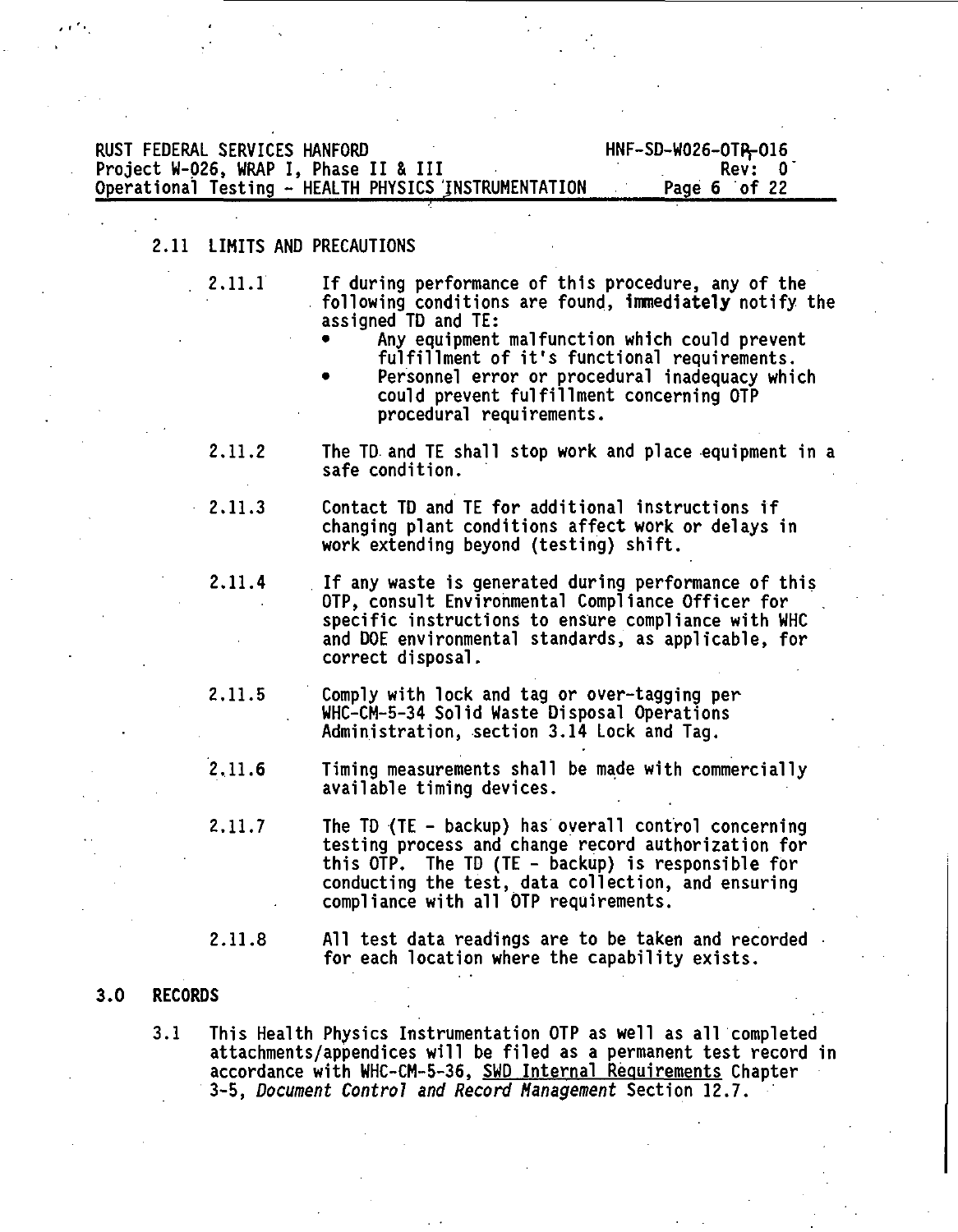|     | RUST FEDERAL SERVICES HANFORD<br>HNF-SD-W026-OTR-016<br>Project W-026, WRAP I, Phase II & III<br>Rev: 0.<br>Operational Testing - HEALTH PHYSICS INSTRUMENTATION<br>Page 7 of 22                                                                                                                                                                                                                   |  |
|-----|----------------------------------------------------------------------------------------------------------------------------------------------------------------------------------------------------------------------------------------------------------------------------------------------------------------------------------------------------------------------------------------------------|--|
| 4.0 | <b>PREREQUISITES</b>                                                                                                                                                                                                                                                                                                                                                                               |  |
|     | NOTE: Unless otherwise specified, prerequisite actions may be performed in<br>any order.                                                                                                                                                                                                                                                                                                           |  |
|     | $4.1 -$<br>Perform a pretest briefing for all testing personnel involved in<br>performing the OTP.<br><u>MAL ANNIV</u><br>7/21/97<br>Date<br>Test Engineer                                                                                                                                                                                                                                         |  |
|     | 4.2<br>Perform a system walkdown insometion to be tested by this OTP.<br>Test Engineer<br>'I'INNA 'I'INII'FKET<br>Date<br>7/21/7                                                                                                                                                                                                                                                                   |  |
|     | 4.3<br>Verify two way portable radio communication (when necessary)<br>between the testing and equidment locations.<br>Date $2/2/97$<br>ZYYNIM NIMITR<br><b>Test Engineer</b>                                                                                                                                                                                                                      |  |
|     | The official OTP document and any other OTP photocopies that will<br>4.4<br>be used during testing have been verified to be the latest<br>approved document revision<br>7/2147<br>Date                                                                                                                                                                                                             |  |
|     | 4.5<br>The TE has determined appropriate interface support from other<br>departments/organizations (Fluor Daniel Northwest - Construction<br>Forces, etc.) and that/the negessary support personnel/equipment<br>is available.<br>Date 7/21/97<br>Test Engineer                                                                                                                                    |  |
|     | Personnel training and qualifications, involved in the OTP<br>4.6<br>performance, have been documented and reviewed.<br>MW MWHAT<br>–7/21/97<br>Lead S/U Engineer<br>Date                                                                                                                                                                                                                          |  |
|     | All open (ATP/FTP) items have been evaluated and verified to not<br>4.7<br>affect the OTP performance (Nonconformance Reports <ncrs>.<br/>Construction Punch Lists, outstanding Engineering Change Notices<br/><ecns>, Startup-originated Design Change Requests <crs>, Test<br/>Deficiency Reports / and Master System Punch List items).<br/>Cog. Engr<br/>/WWW /WW<br/>Date</crs></ecns></ncrs> |  |
|     |                                                                                                                                                                                                                                                                                                                                                                                                    |  |
|     |                                                                                                                                                                                                                                                                                                                                                                                                    |  |
|     |                                                                                                                                                                                                                                                                                                                                                                                                    |  |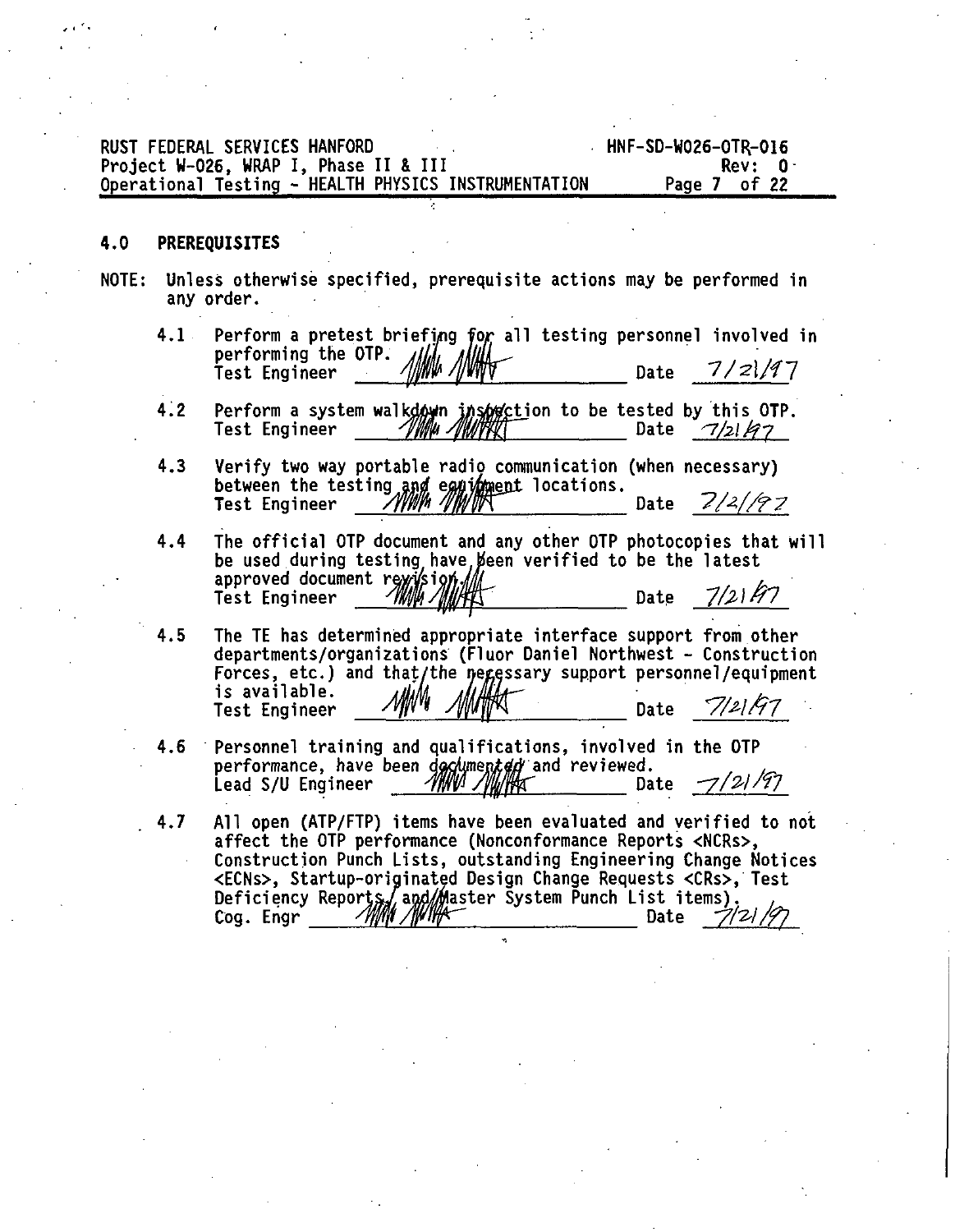| RUST FEDERAL SERVICES HANFORD                        | HNF-SD-W026-OTR-016 |
|------------------------------------------------------|---------------------|
| Project W-026, WRAP I. Phase II & III                | Rev: 0 -            |
| Operational Testing - HEALTH PHYSICS INSTRUMENTATION | Page 8 of 22        |

4.8 All personnel who will be involved with this OTP procedure have provided the required signature verification information in Attachment SR - Signatu/ejfes^ffd of Understanding OTP Duties, Test Engineer mfr/fjmP Date -77C2'/77

### 4.9 EQUIPMENT/INSTRUMENTS

- 4.9.1 See Section 5.0 procedures concerning each individual OTP activity, and the necessary testing support equipment.
- 4.10 Request Duty Operations Supervisor/Control Room Operator make a facility announcement of alarm testing in the process and process HVAC areas.

### 5.0 **PROCEDURES**

5.1 Health Physics Instrumentation testing activities shall be performed using "Attachment **5.1** - Operation Test".

### 6.0 **ACCEPTANCE CRITERIA**

6.1 The acceptance criteria, evaluating component and system performance, is witnessing the expected action/reading within the step in question.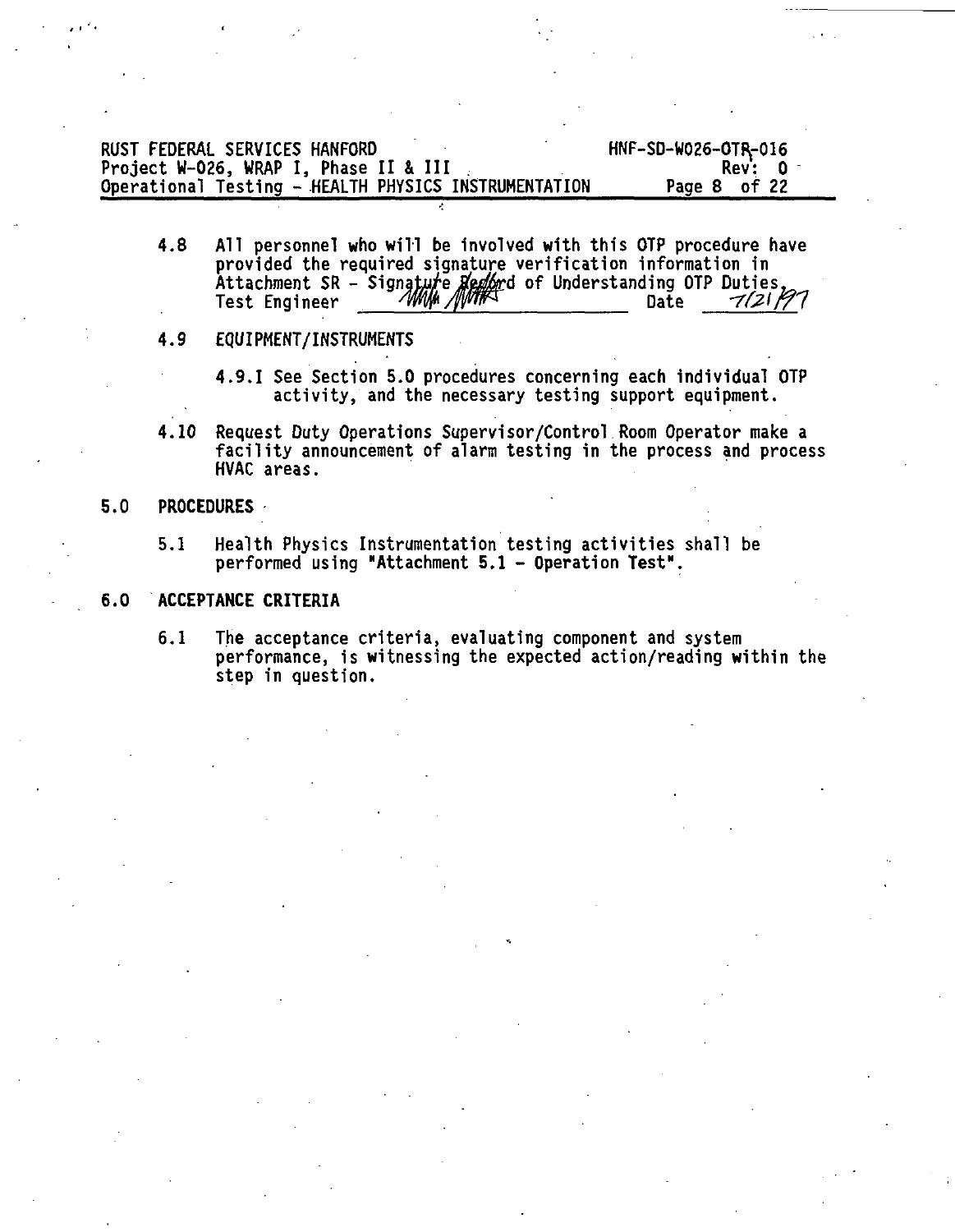## RUST FEDERAL SERVICES HANFORD HNF-SD-W026-OTIV016 Project W-026, WRAP I, Phase II & III Rev: 0' Operational Testing - HEALTH PHYSICS INSTRUMENTATION Page 9 of 22

| HEALTH PHYSICS INSTRUMENTATION TEST EXCEPTION LOG |             |                                                   |                            |                       |  |  |
|---------------------------------------------------|-------------|---------------------------------------------------|----------------------------|-----------------------|--|--|
| TE #                                              | <b>DATE</b> | DESCRIPTION                                       | <b>DISPOSITIONED</b>       | DATE<br><b>CLOSED</b> |  |  |
|                                                   | 7 2 /96     | Alpha Air concentration<br>not consistent with    | re-tested.<br>satisfactory | 216/18                |  |  |
| $\mathcal{T}$                                     | 7/21/96     | Ganna Level not<br>Consistent with<br>RTAPreading | fe-tested<br>gatisfactory  | 746                   |  |  |
|                                                   |             |                                                   |                            |                       |  |  |
|                                                   |             |                                                   |                            |                       |  |  |
|                                                   |             |                                                   |                            |                       |  |  |
|                                                   |             |                                                   |                            |                       |  |  |
|                                                   |             |                                                   |                            |                       |  |  |
|                                                   |             |                                                   |                            |                       |  |  |

### **APPENDIX A-l**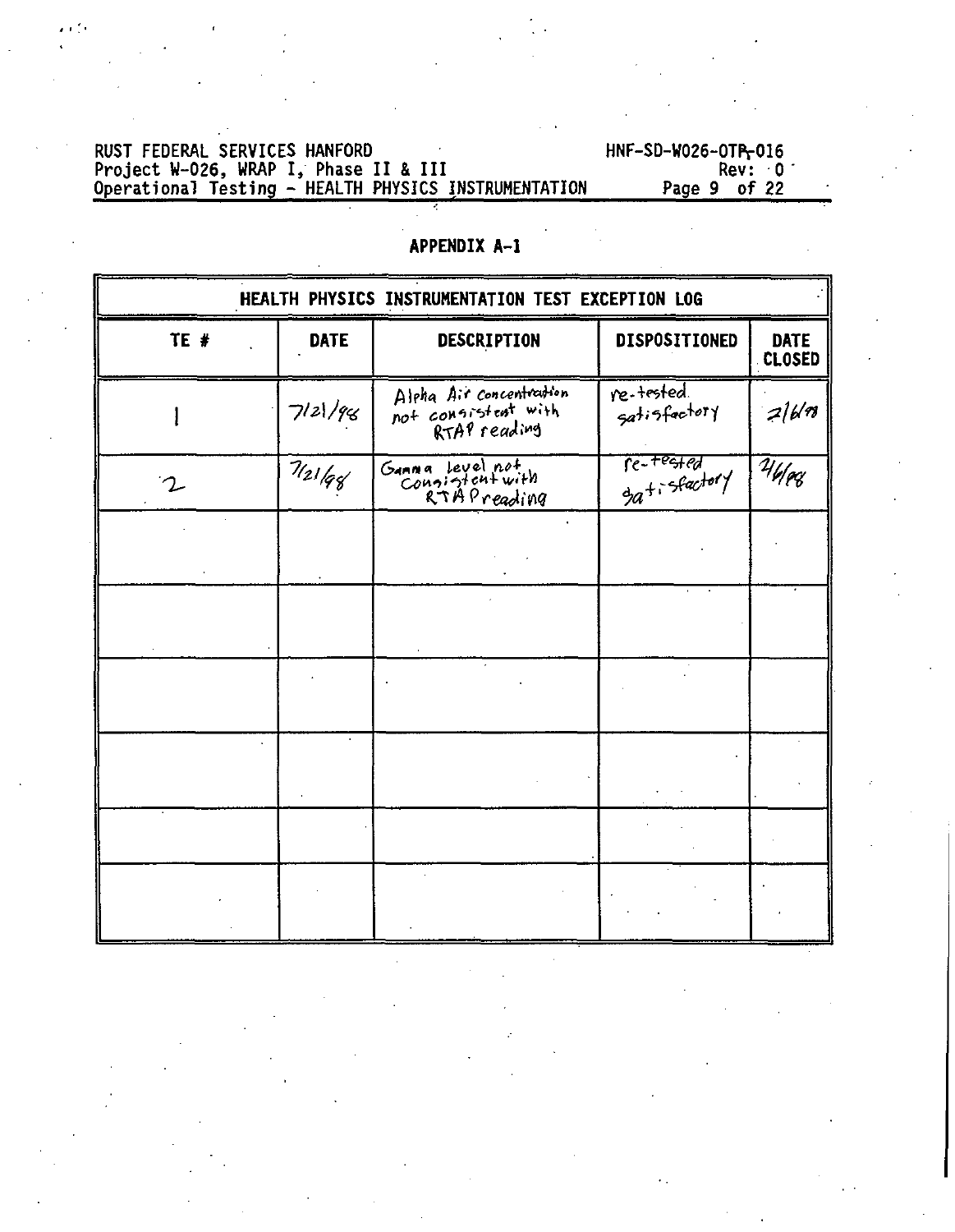| RUST FEDERAL SERVICES HANFORD                        | Revi 0                 |
|------------------------------------------------------|------------------------|
| Project W-026. WRAP I, Phase II & III                |                        |
| Operational Testing - HEALTH PHYSICS INSTRUMENTATION | Page 10 <b>2</b> of 22 |

### **APPENDIX A-2**

|                                                            | HEALTH PHYSICS INSTRUMENTATION TEST EXCEPTION REPORT               |  |  |  |  |  |  |
|------------------------------------------------------------|--------------------------------------------------------------------|--|--|--|--|--|--|
| TEST PROCEDURE NO. & SECTION:<br>TEST NAME:                | T.E. NUMBER:                                                       |  |  |  |  |  |  |
| 5.1.7<br>A Hachment 5.1                                    | Air sample concentration                                           |  |  |  |  |  |  |
| DESCRIPTION OF PROBLEM:                                    |                                                                    |  |  |  |  |  |  |
|                                                            | The RTAP screen does Not reflect the air sample Concentration that |  |  |  |  |  |  |
| the field instrument displays.                             |                                                                    |  |  |  |  |  |  |
|                                                            |                                                                    |  |  |  |  |  |  |
|                                                            |                                                                    |  |  |  |  |  |  |
| ORIGINATOR:<br>MF Hackworth                                | IMPACT ON TESTING: O HOLD FOR RESOLUTION & CONTINUE                |  |  |  |  |  |  |
|                                                            |                                                                    |  |  |  |  |  |  |
| ORG: Radcon<br>DATE: $7/21/97$                             | MF Hackworth<br>DATE $7/21/97$<br>PIC                              |  |  |  |  |  |  |
| <b>DISPOSITION</b>                                         |                                                                    |  |  |  |  |  |  |
| Trouble shoot computer interface from Alpha CAMs and RTAP. |                                                                    |  |  |  |  |  |  |
|                                                            |                                                                    |  |  |  |  |  |  |
|                                                            |                                                                    |  |  |  |  |  |  |
|                                                            |                                                                    |  |  |  |  |  |  |
|                                                            |                                                                    |  |  |  |  |  |  |
| DISPOSITION AND RETEST REQUIREMENTS BY: MF, Hackworth      | DISPOSITION ACTIONS COMPLETE: Yes                                  |  |  |  |  |  |  |
| $\eta$ an mihr<br>Retest procedure steps.                  | Field readings and RTAP agree.                                     |  |  |  |  |  |  |
|                                                            |                                                                    |  |  |  |  |  |  |
| DATE 2/6/98                                                |                                                                    |  |  |  |  |  |  |
|                                                            | By: MF Hackworth Night Nights<br>DATE $2/\mu_{\rm B}$              |  |  |  |  |  |  |
| OAE CONCURRENCE WITH DISPOSITION (if required):            |                                                                    |  |  |  |  |  |  |
|                                                            |                                                                    |  |  |  |  |  |  |
| ルポ                                                         |                                                                    |  |  |  |  |  |  |
| DATE                                                       | PIC MF Hackworth WMM<br>DATE $2/66$                                |  |  |  |  |  |  |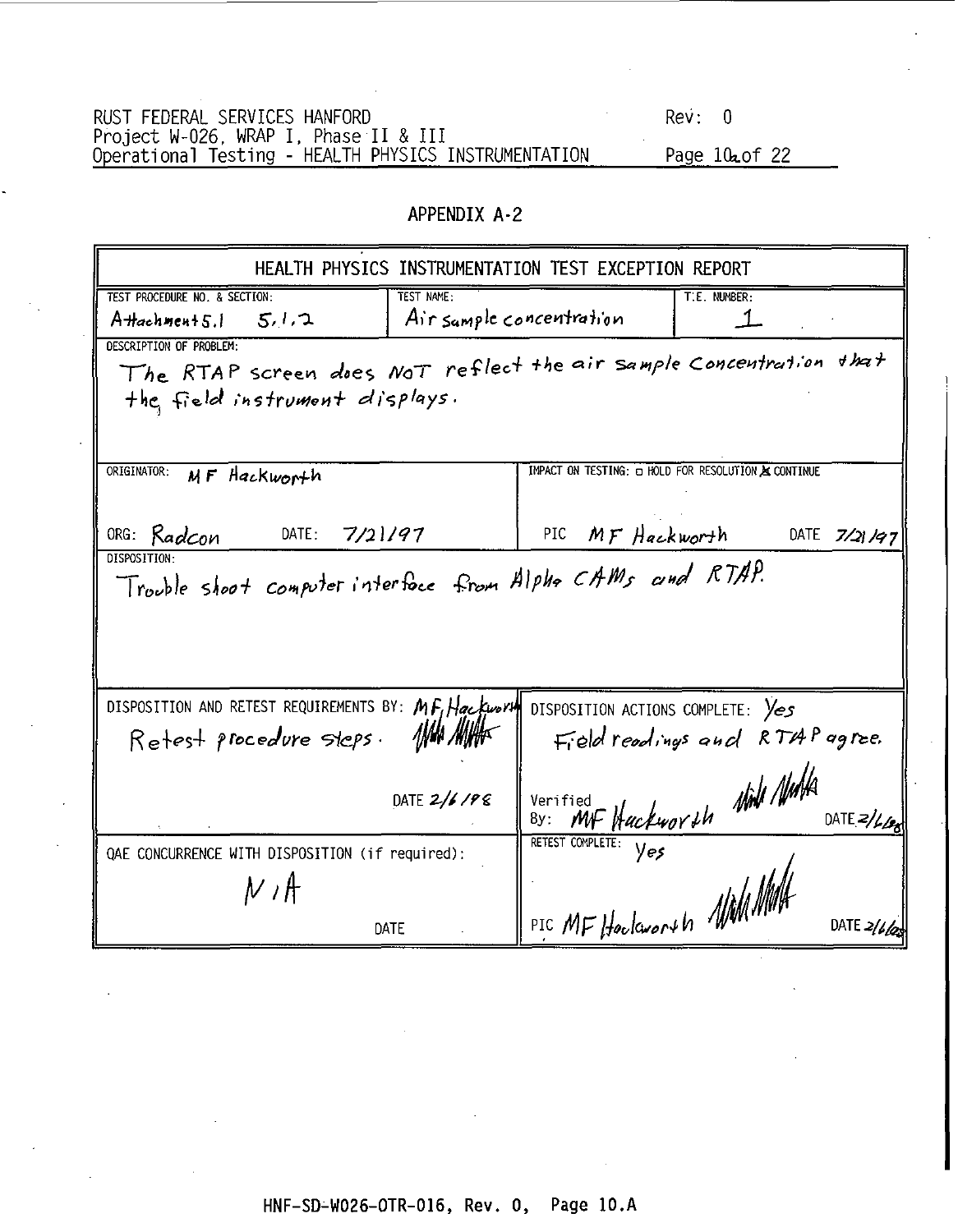RUST FEDERAL SERVICES HANFORD REV: 0 Novict W-026, WRAP I, Phase II & III<br>Project W-026, WRAP I, Phase II & III<br>Operational Testing - HEALTH PHYSICS INSTRUMENTATION Page 106of 22

### APPENDIX A-2

|                                                                 |                   | HEALTH PHYSICS INSTRUMENTATION TEST EXCEPTION REPORT |                                                   |
|-----------------------------------------------------------------|-------------------|------------------------------------------------------|---------------------------------------------------|
| TEST PROCEDURE NO. & SECTION:                                   | <b>TEST NAME:</b> |                                                      | T.E. NUMBER:                                      |
| 5.2.4<br>A Hachment 5,1                                         |                   | Gamma Radiation Level                                | コ                                                 |
| DESCRIPTION OF PROBLEM-                                         |                   |                                                      |                                                   |
| The RTAP screen does not reflect the gamma rodiation level that |                   |                                                      |                                                   |
| the field instrument displays.                                  |                   |                                                      |                                                   |
|                                                                 |                   |                                                      |                                                   |
|                                                                 |                   |                                                      |                                                   |
| ORIGINATOR:<br>MF Hackworth                                     |                   |                                                      | IMPACT ON TESTING: C HOLD FOR RESOLUTION CONTINUE |
|                                                                 |                   |                                                      |                                                   |
| DATE:<br>ORG: Radcon<br>7/21/97                                 |                   | PIC MF Hackworth                                     | DATE $7/21/97$                                    |
| DISPOSITION-                                                    |                   |                                                      |                                                   |
| Re-calibrate signal system to $RTAP$                            |                   |                                                      |                                                   |
|                                                                 |                   |                                                      |                                                   |
|                                                                 |                   |                                                      |                                                   |
|                                                                 |                   |                                                      |                                                   |
| DISPOSITION AND RETEST REQUIREMENTS BY: MF Hackworth            |                   | DISPOSITION ACTIONS COMPLETE:                        | Ye s                                              |
|                                                                 |                   |                                                      |                                                   |
| Retest procedure Steps                                          |                   | $RTAP$ display                                       | Field readings correspond to                      |
|                                                                 |                   |                                                      |                                                   |
|                                                                 | DATE $2/6/98$     | Verified                                             |                                                   |
|                                                                 |                   | MF Hackworth<br>Bγ:                                  | DATE $2/4/6$                                      |
| QAE CONCURRENCE WITH DISPOSITION (if required):                 |                   | RETEST COMPLETE:<br>Yeç                              |                                                   |
| N/A                                                             |                   |                                                      |                                                   |
|                                                                 |                   | PIC MF Hockworth All                                 |                                                   |
| DATE                                                            |                   |                                                      | DATE 3/                                           |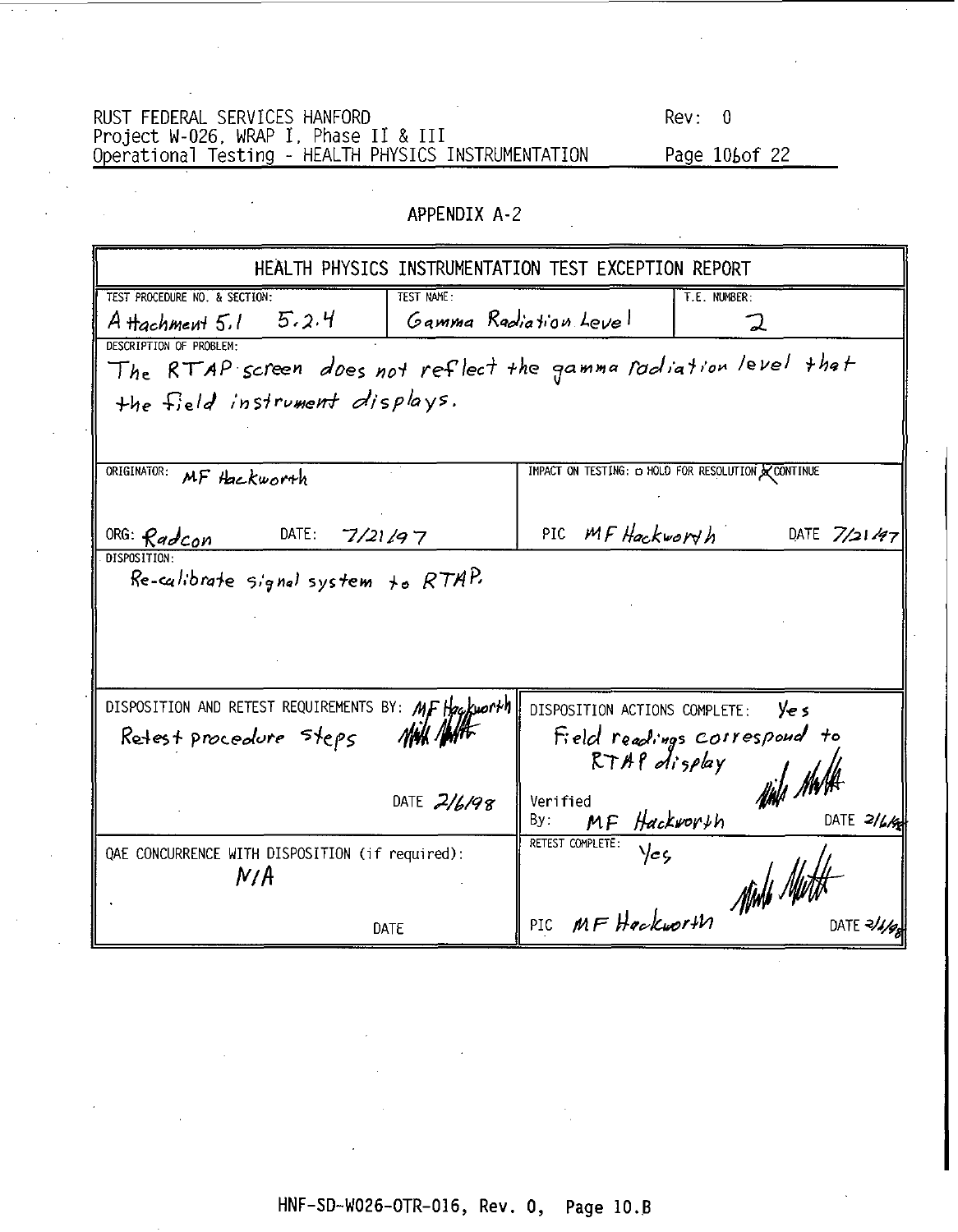## RUST FEDERAL SERVICES HANFORD<br>Project W-026, WRAP I, Phase II & III Rev: 0<br>Operational Testing – HEALTH PHYSICS INSTRUMENTATION Page 11 of 22

### **ATTACHMENT SR**

### **HEALTH PHYSICS INSTRUMENTATION**

| SIGNATURE RECORD: By signing below, I attest that I am aware of and understand my<br>duties and responsibilities as described in the OTP and as assigned by the TS or TE. |                  |              |               |              |  |  |
|---------------------------------------------------------------------------------------------------------------------------------------------------------------------------|------------------|--------------|---------------|--------------|--|--|
| <b>INITIALS</b>                                                                                                                                                           | <b>SIGNATURE</b> | PRINTED NAME | TITLE         | ORGANIZATION |  |  |
|                                                                                                                                                                           |                  | MF Hackworth | Cog. Engineer | Radcon       |  |  |
|                                                                                                                                                                           |                  |              |               |              |  |  |
|                                                                                                                                                                           |                  |              |               |              |  |  |
|                                                                                                                                                                           |                  |              |               |              |  |  |
|                                                                                                                                                                           |                  |              |               |              |  |  |
|                                                                                                                                                                           |                  |              |               |              |  |  |
|                                                                                                                                                                           |                  |              |               |              |  |  |
|                                                                                                                                                                           |                  |              |               |              |  |  |
|                                                                                                                                                                           |                  |              |               |              |  |  |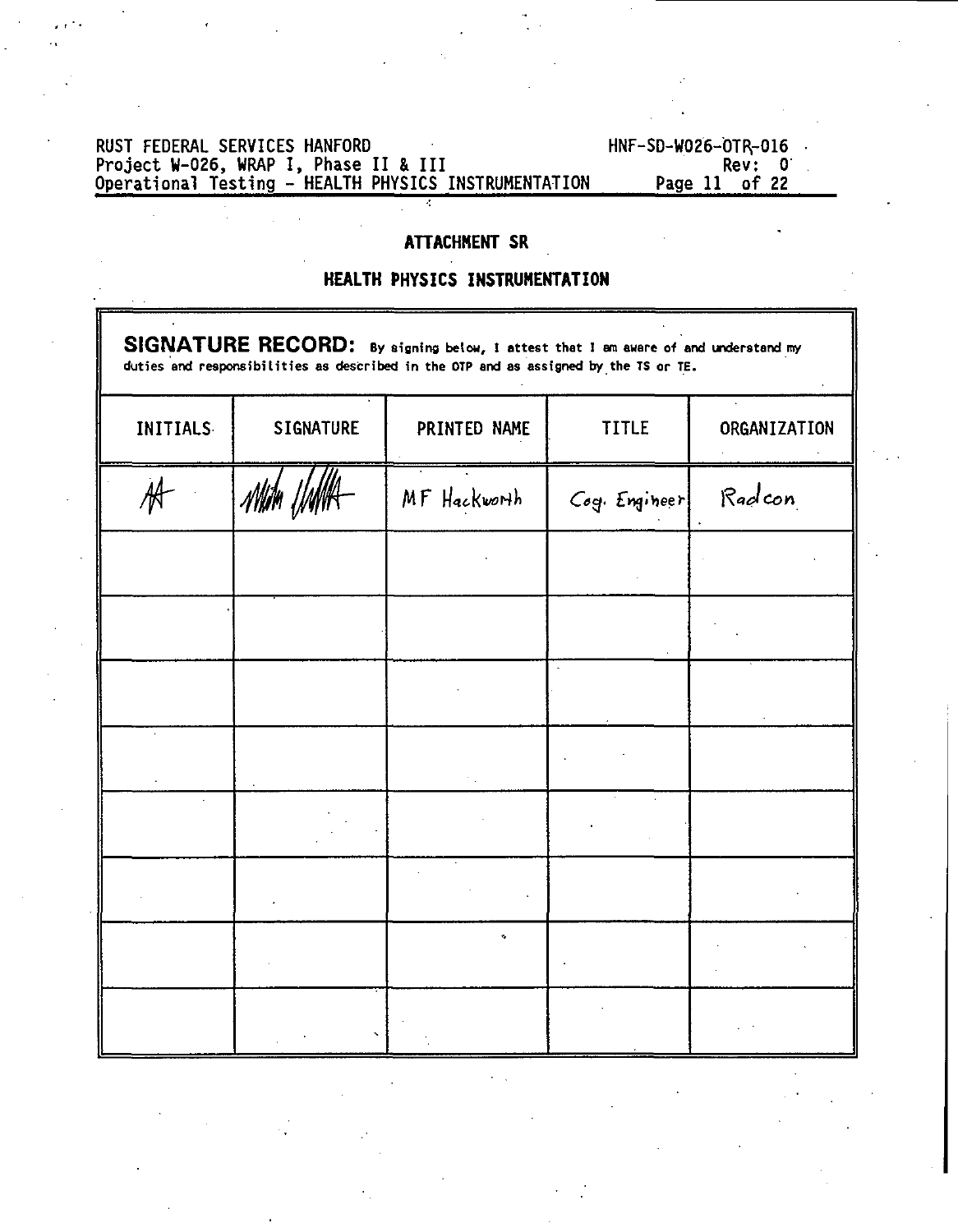### RUST FEDERAL SERVICES HANFORD<br>Project W-026. WRAP I. Phase II & III **And I. State And I. Phase II & III** Project W-026, WRAP I, Phase II & III<br>Operational Testing - HEALTH PHYSICS INSTRUMENTATION Page 12 of 22 **Operational Testing - HEALTH PHYSICS INSTRUMENTATION**

### **ATTACHMENT 5.1**

### **HEALTH PHYSICS INSTRUMENTATION - OPERATION TEST PLAN**

### **1.0 INITIAL CONDITIONS**

1.1 Operational Test will demonstrate Health Physics Instrumentation performance. The Health Physics Instrumentation includes: Alpha and Beta Continuous Air Monitors (CAMs), Personnel Contamination Monitors.(PCMs), Gamma Area Radiation Monitors (ARMs), Criticality Monitors, Alpha and Beta Smear Sample Counters, Portable Friskers, and Operator Breathing Zone Air Samplers. This OTP will cover only the Health Physics Instrumentation that interfaces with the Plant Control System (PCS) for phase II & III startup. Those . instruments include the following: Alpha and Beta CAMs and ARMs. The OTP sequence shall be executed locally, with the exception of applying check sources for the ARMs. ^

### 2.0 **MATERIALS** .

- 2.1 Calibrated Alpha disk source, 47mm Calibrated Beta disk source, 47mm
- 3.0 **CONFIRM** the appropriate breaker(s) are closed activating the system power.
- 4.0 **OPERATIONAL CHECK LIST**

NOTE - Previous approved testing activities (ATP) will be indicated in the OTP signature block using an initial/date and past test document references.

4.1 **VERIFY** power to cabinet 119-CAB-12-500 in Rm 120. Power is indicated by a illuminated green light on each of the Radiation Monitoring Systems (RMS II). Ж<sup>-712147</sup><br>S/U Signature: , , , , , , , , , , , Date: ,

| S/U Signature: | W/R          | Date:        |         |
|----------------|--------------|--------------|---------|
| COG Signature: | White Millet | <b>Date:</b> | 7121/97 |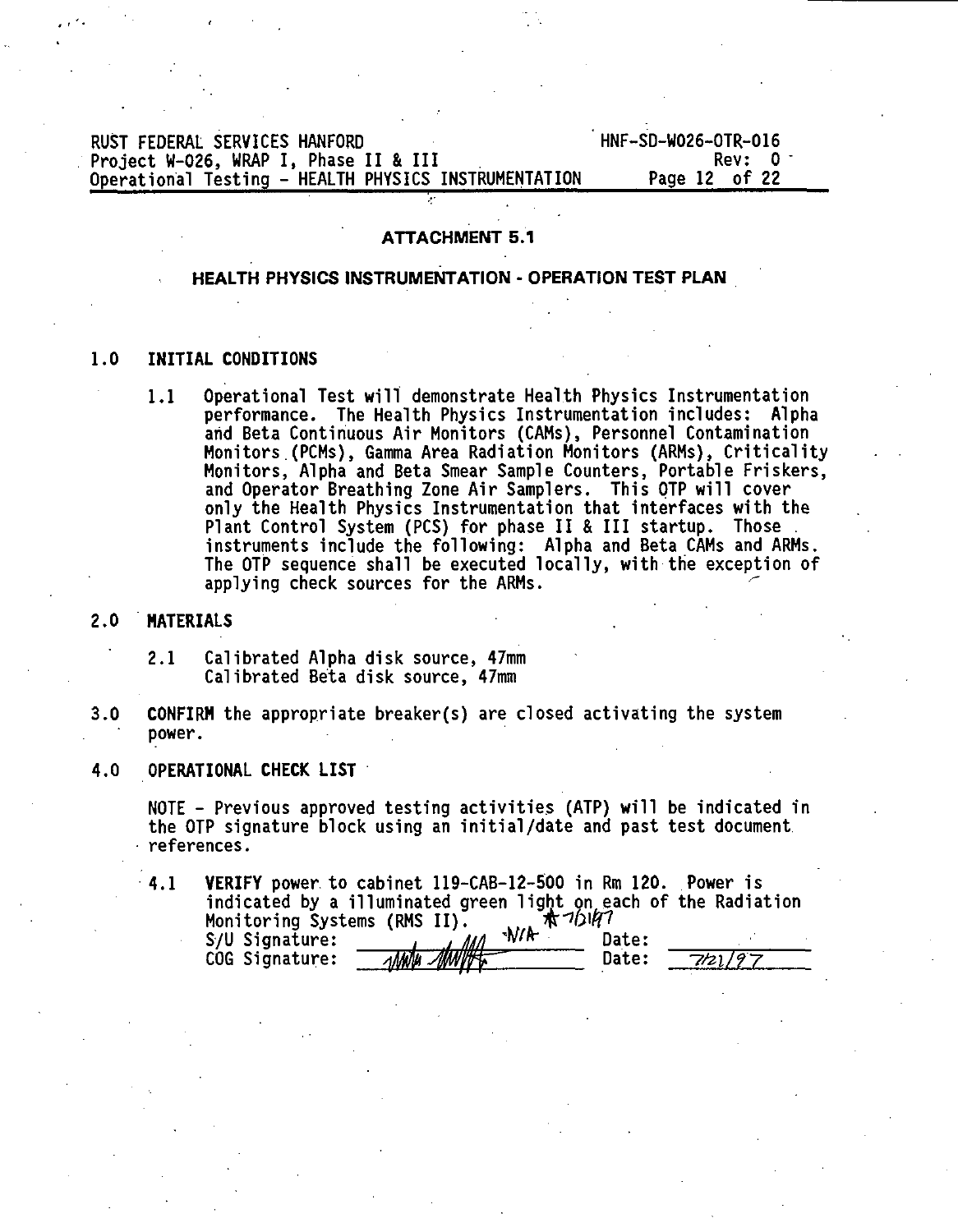## RUST FEDERAL SERVICES HANFORD HNF-SD-W026-0TIV016 Project W-026, WRAP I , Phase I I & II I Rev: 0 Operational Testing - HEALTH PHYSICS INSTRUMENTATION Page 13 of 22

### **ATTACHMENT 5.1**

### **HEALTH PHYSICS INSTRUMENTATION - OPERATION TEST**

- **4.2 CONFIRM** vacuum pumps for the continuous air monitors are operational.
- 4.3 **CONFIRM** operability of the Plant Control System (PCS).
- 4.4 CONFIRM calibrated sources are available.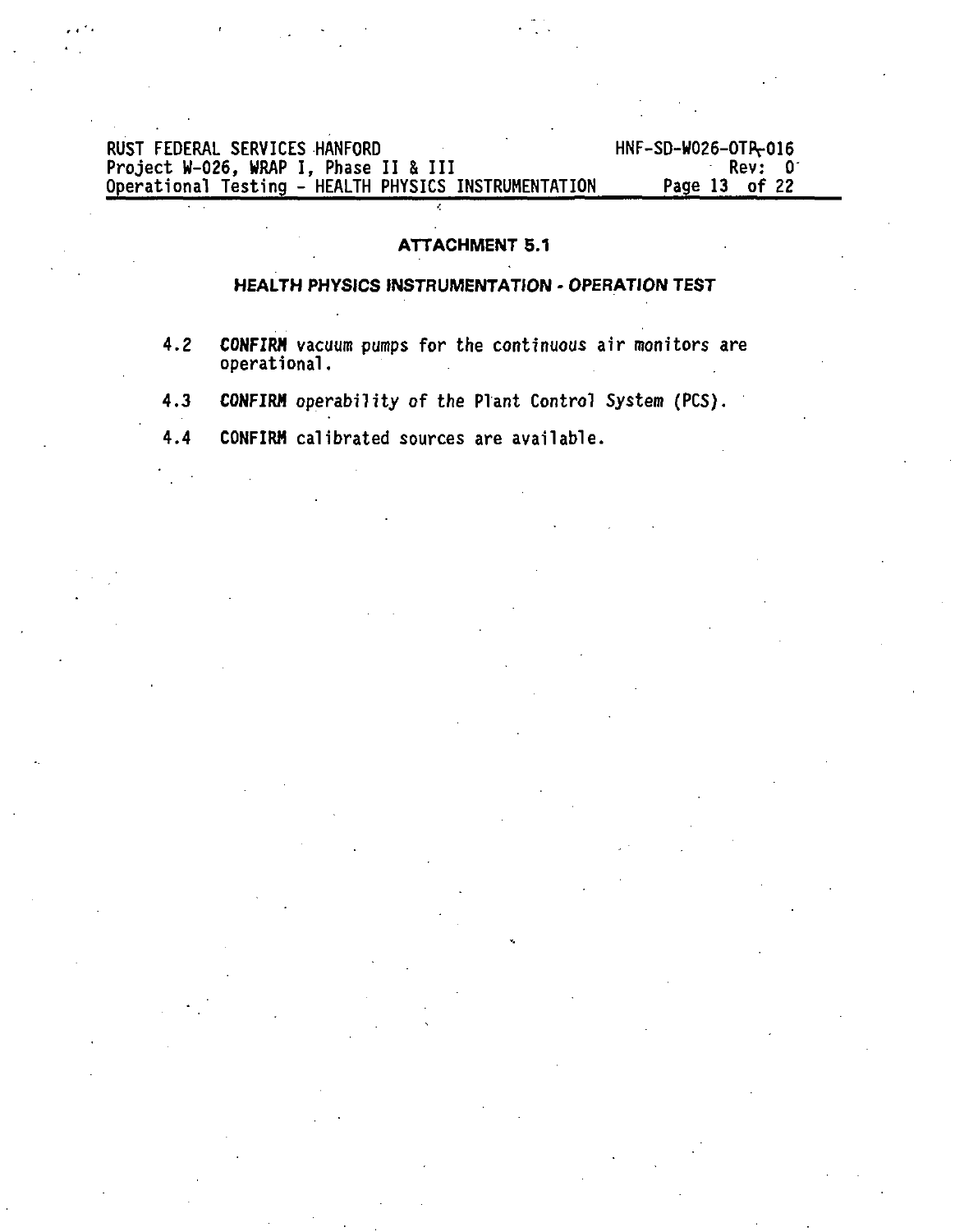### RUST FEDERAL SERVICES HANFORD<br>Project W-026, WRAP I, Phase II & III And HNF-SD-W026-OTR-016 Project W-O26, WRAP I, Phase II & III<br>
Operational Testing - HEALTH PHYSICS INSTRUMENTATION Page 14 of 22 Operational Testing - HEALTH PHYSICS INSTRUMENTATION

### **ATTACHMENT 5.1**

### **HEALTH PHYSICS INSTRUMENTATION • OPERATION TEST**

### **5.0 OPERATION TEST**

**5.1 VERIFY** THE AIR SAMPLE CONCENTRATION INDICATED LOCALLY BY THE CAM IS CONSISTENT WITH THE PCS READ OUT

Test: PCS SAMPLE CONCENTRATION Test Number: D.I.I Test Name: Communication Test Resources Required: System start up and PCS Document References:

- \* Alpha-6A-1 Alpha Air Monitor Technical Manual, Eberline January 1993
- \* Model AMS-3A Beta Air Monitor Technical Manual, Eberline December 1987
- \* H-2-131808 WRAP Module 1 HP Instrumentation Cable Block Diagram Sheet 2 & 3
- 5.1.1 Establish a physical link between the CAM(s) and PCS.
- 5.1.2 **RECORD** the Plutonium air concentration reading on the Alpha CAM(s) and the indicated reading on the appropriate PCS terminal. Acceptance criteria is the PCS readout is within ±20% of the CAM reading.

| 12-RITA-509 PROCESS AREA (SOUTH)                                  | 75 I<br>CAM: | PCS:   |
|-------------------------------------------------------------------|--------------|--------|
| 12-RITA-512 PROCESS HVAC AREA                                     | CAM:<br>700  | PCS:   |
| 12-RITA-545 PROCESS AREA (NORTH)<br>See paye 10a for disposition. | CAM:<br>700  | PCS:   |
|                                                                   |              |        |
| S/U Signature:                                                    | N/A<br>Date: |        |
| COG Signature:<br>Ahalu                                           | Date:        | 216199 |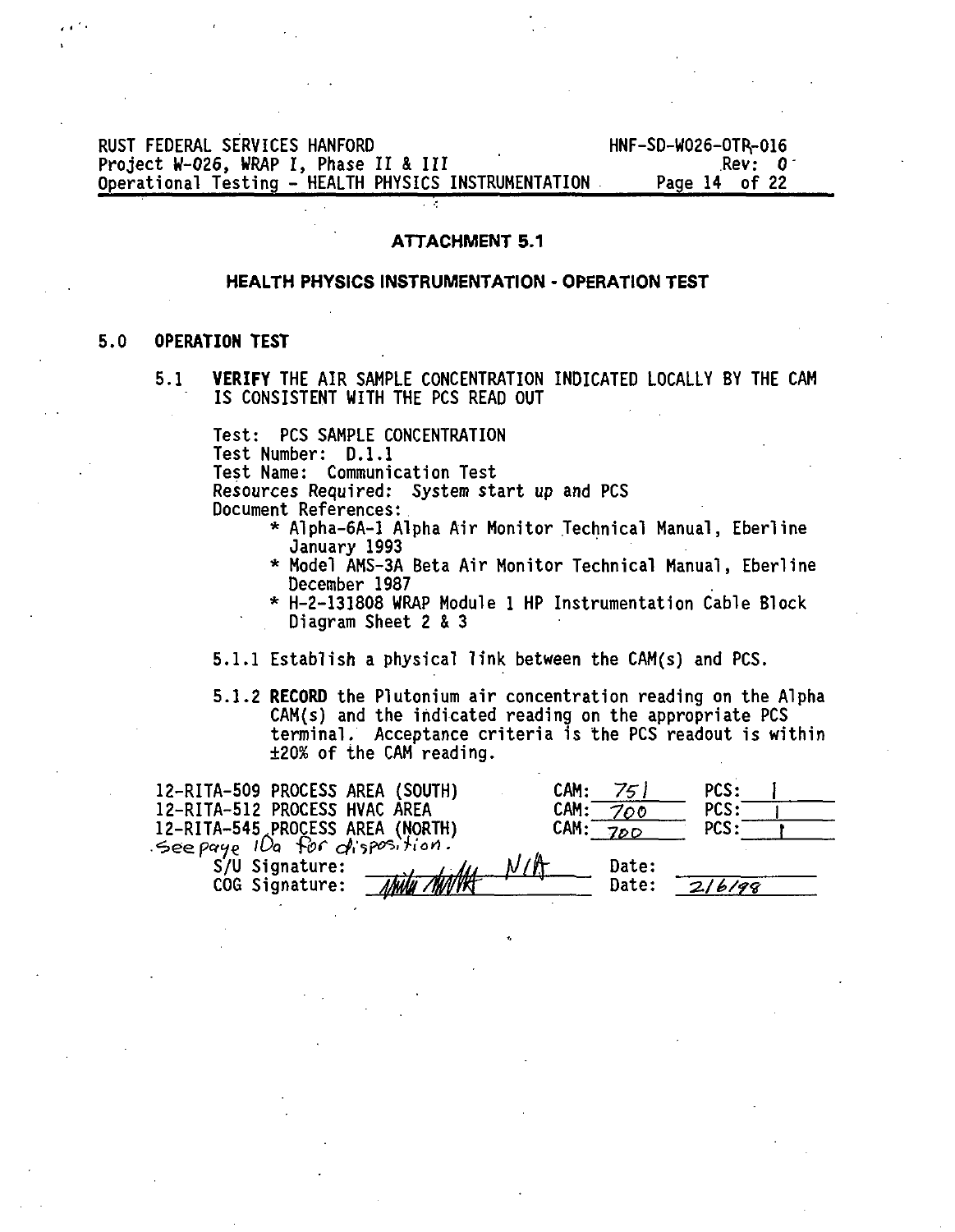| RUST FEDERAL SERVICES HANFORD                        | HNF-SD-W026-OTR-016 |
|------------------------------------------------------|---------------------|
| Project W-026. WRAP I. Phase II & III                | Rev: 0              |
| Operational Testing - HEALTH PHYSICS INSTRUMENTATION | Page 15 of 22       |

### **ATTACHMENT 5.1**

### **HEALTH PHYSICS INSTRUMENTATION - OPERATION TEST**

5.1.3 **RECORD** the Beta air concentration reading on the Beta CAM(s) and the indicated reading on the appropriate PCS terminal. Acceptance criteria is the PCS readout is within ±20% of the CAM reading.

|                |             |       | 12-RITA-544 PROCESS AREA MS CALL: $\frac{111500}{46600}$ rus: 117 98.362 9384<br>12-RITA-544 PROCESS AREA (SOUTH) <sup>1214</sup> CAM: 11 200 processing 4 7/21/97 |
|----------------|-------------|-------|--------------------------------------------------------------------------------------------------------------------------------------------------------------------|
|                | 4/7/21/97   |       |                                                                                                                                                                    |
| S/U Signature: | J. II.      | Date: |                                                                                                                                                                    |
| COG Signature: | <b>NUTT</b> | Date: | 7/21/97                                                                                                                                                            |

5.2 **VERIFY** THE GAMMA AREA RADIATION LEVEL INDICATED LOCALLY IS CONSISTENT WITH THE PCS READ OUT

Test: PCS GAMMA AREA RADIATION LEVEL Test Number: D.I.2 Test Name: Communication Test Resources Required: System start up and PCS Document References:

\* H-2-131808 WRAP Module 1 HP Instrumentation Cable Block Diagram Sheet 1

- 5.2.1 Establish a physical link between the gamma radiation indicators and PCS.
- 5.2.2 **INITIATE** the check source for 12-RE-505 by pressing the green normal light on 12-RIT-5O5 on cabinet 119-CAB-12-500 in room 120. .
- 5.2.3 **RECORD** the gamma radiation level reading on each of the area gamma radiation indicators and the indicated reading on the appropriate PCS terminal.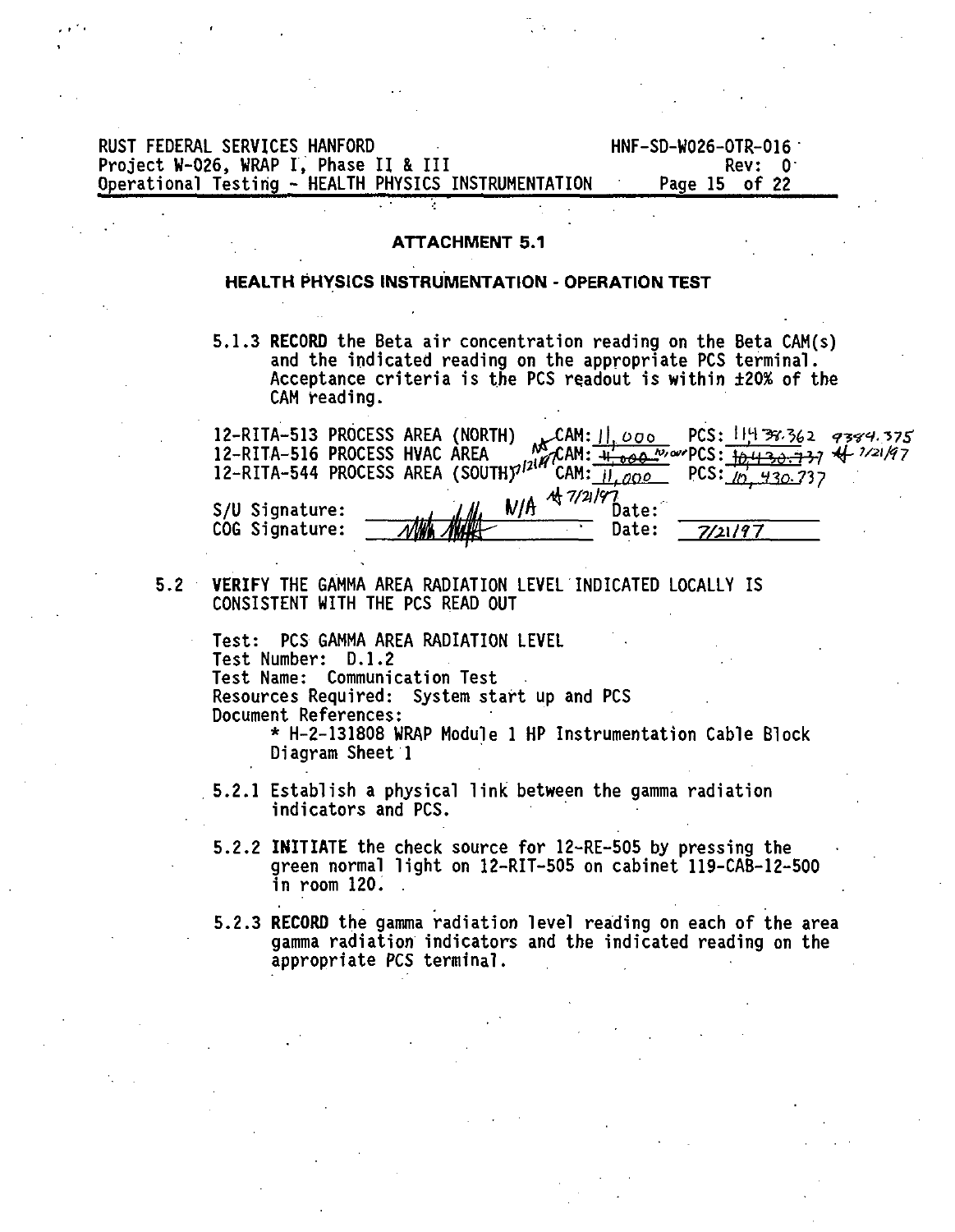| RUST FEDERAL SERVICES HANFORD                        | HNF-SD-W026-OTR-016 |
|------------------------------------------------------|---------------------|
| Project W-026. WRAP I. Phase II & III                | Rev: 0 <sup>-</sup> |
| Operational Testing - HEALTH PHYSICS INSTRUMENTATION | Page 16 of 22       |

### ATTACHMENT 5.1

### HEALTH PHYSICS INSTRUMENTATION - OPERATION TEST

5.2.4 REPEAT steps 5.2.2 & 5.2.3 for 12-RE-508 with corresponding indicator 12-RITA-508. Acceptance criteria is the PCS readout is within ±20% of the instrument reading.

| $12 - R1TA - 505$ reading:<br>12-RITA-508 reading: | 3.5           | PCS:<br>62<br>PCS :<br>$\overline{a}$ |       |
|----------------------------------------------------|---------------|---------------------------------------|-------|
| See Paye 10b for disposition<br>S/U Signature:     |               | <b>Date:</b>                          |       |
| COG Signature:                                     | <i>JOWNAL</i> | Date:                                 | 16100 |

### **5.3 VERIFY** THE CAM HIGH RADIATION ALARM ACTIVATES LOCAL AREA ALARMS, PCS ALARM, AND ENTRY WARNING BEACONS

Test: CAM HIGH RADIATION Test Number: D.I.3 Test Name: Alarm Test Resources Required: System start up and PCS Document References:

- \* Alpha-6A-1 Alpha Air Monitor Technical Manual, Eberline January 1993
- \*. Model AMS-3A Beta Air Monitor Technical Manual, Eberline December 1987
- \* H-2-131808 WRAP Module 1 HP.Instrumentation Cable Block Diagram Sheet 2 & 3

5.3.1 Establish a physical link between the CAM(s) and PCS.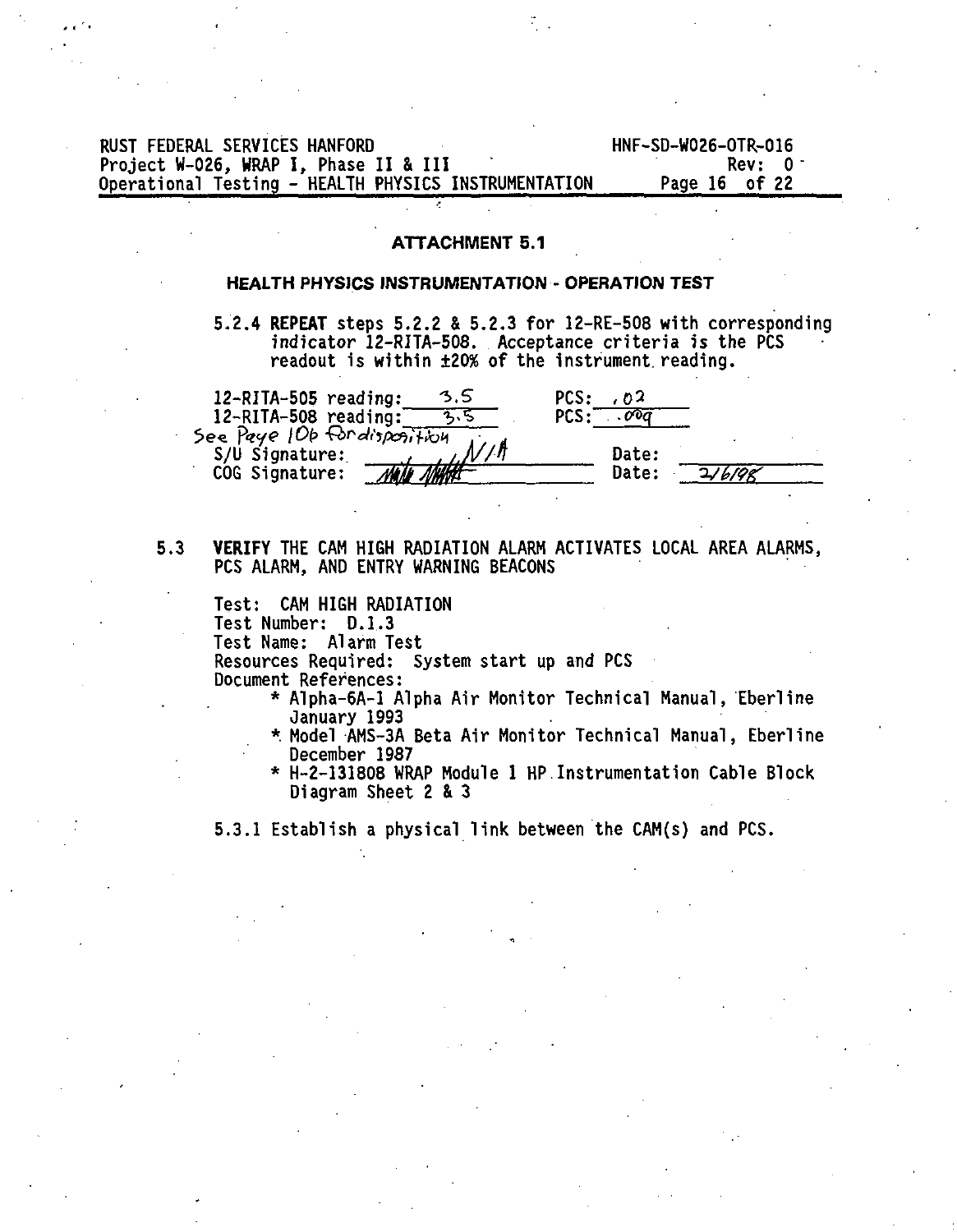## RUST FEDERAL SERVICES HANFORD<br>Project W-026, WRAP I, Phase II & III<br>Operational Testing - HEALTH PHYSICS INSTRUMENTATION Page 17 of 22

### **ATTACHMENT 5.1**

### **HEALTH PHYSICS INSTRUMENTATION - OPERATION TEST**

**5.3. 2 VERIFY the loca l audible and visua l alarm fo r each Alpha CAM correlate s with the appropriate PCS alarm, area alarms and entry warning beacon(s). Indicat e the alarm with a check mark.**

| 12-RITA-509<br>12-UA-561<br>12-UA-560<br>12-UA-570<br>12-UA-583 | PROCESS AREA (SOUTH)<br>AREA ALARM<br>AREA ALARM<br>ENTRY WARNING BEACON<br>12-UA-571 – ENTRY WARNING BEACON<br>12-UA-582 – ENTRY WARNING BEACON<br>ENTRY WARNING BEACON               | PCS:<br>LOCAL:<br>$\mathcal{L}$ AUDIBLE:<br><b>VISUAL:</b><br>VISUAL:<br>$\overline{\phantom{a}}$ audible: $\overline{\phantom{a}}$<br>VISUAL:<br>VISUAL:<br>VISUAL:<br>VISUAL:    |
|-----------------------------------------------------------------|----------------------------------------------------------------------------------------------------------------------------------------------------------------------------------------|------------------------------------------------------------------------------------------------------------------------------------------------------------------------------------|
| 12-UA-566<br>12-UA-567<br>12-UA-580                             | 12-RITA-512 PROCESS HVAC AREA<br>AREA ALARM<br>AREA ALARM<br>ENTRY WARNING BEACON                                                                                                      | LOCAL:<br>PCS:<br>VISUAL:<br>$-\infty$ AUDIBLE:<br>$\rightarrow$ AUDIBLE:<br><b>VISUAL:</b><br>VISUAL: ~                                                                           |
| 12-UA-561<br>12-UA-560<br>12-UA-570<br>12-UA-582<br>12-UA-583   | 12-RITA-545 PROCESS AREA (NORTH)<br>AREA ALARM<br>AREA ALARM<br>ENTRY WARNING<br><b>BEACON</b><br>12-UA-571 ENTRY WARNING BEACON<br>ENTRY WARNING<br>BEACON<br>ENTRY WARNING<br>BEACON | LOCAL:<br>PCS:<br>`AUDIBLE:<br>VISUAL:<br>سما<br>VISUAL: $\overline{\smile}$ AUDIBLE: $\overline{\smile}$<br><b>VISUAL:</b><br>سمسا<br>VISUAL:<br>ر<br>VISUAL:<br>VISUAL: $\omega$ |
|                                                                 | S/U Signature:<br>llh.<br>COG Signature:                                                                                                                                               | $N/R$ * $7/21/97$<br><b>Date:</b><br>Date:<br>7/21/97                                                                                                                              |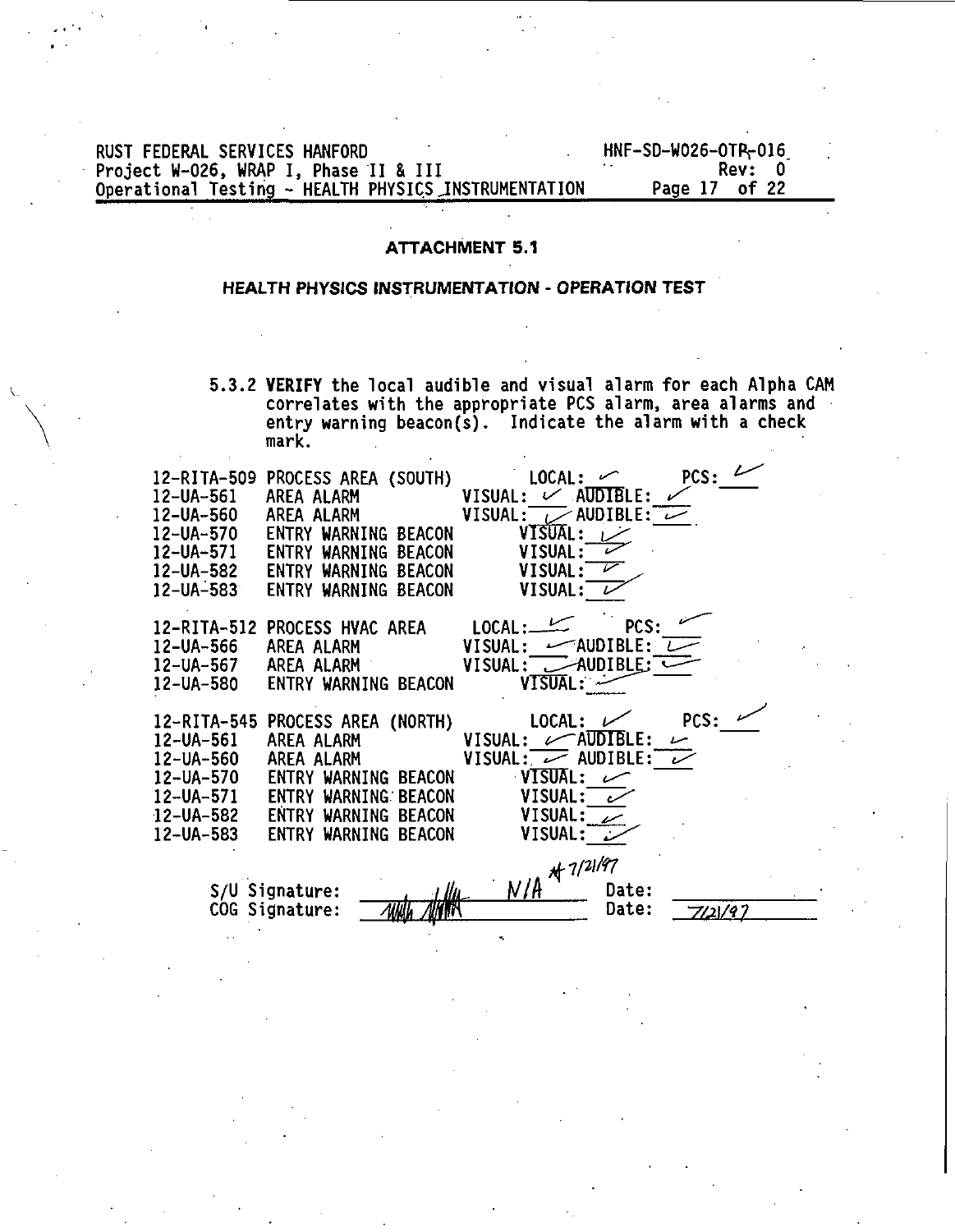RUST FEDERAL SERVICES HANFORD<br>Project W-026, WRAP I, Phase II & III **And III Access (Service Contra)** Rev: 01 **Project W-026, WRAP I , Phase I I & II I Rev: 0 Operational Testing - HEALTH PHYSICS INSTRUMENTATION** 

### **ATTACHMENT 5.1**

### **HEALTH PHYSICS INSTRUMENTATION - OPERATION TEST**

**5.3.3 VERIFY the local audible and visual alarm for each Beta CAM correlates with the appropriate PCS alarm, area alarms and entry warning beacon(s). Indicate the alarm with a check mark.**



11438.362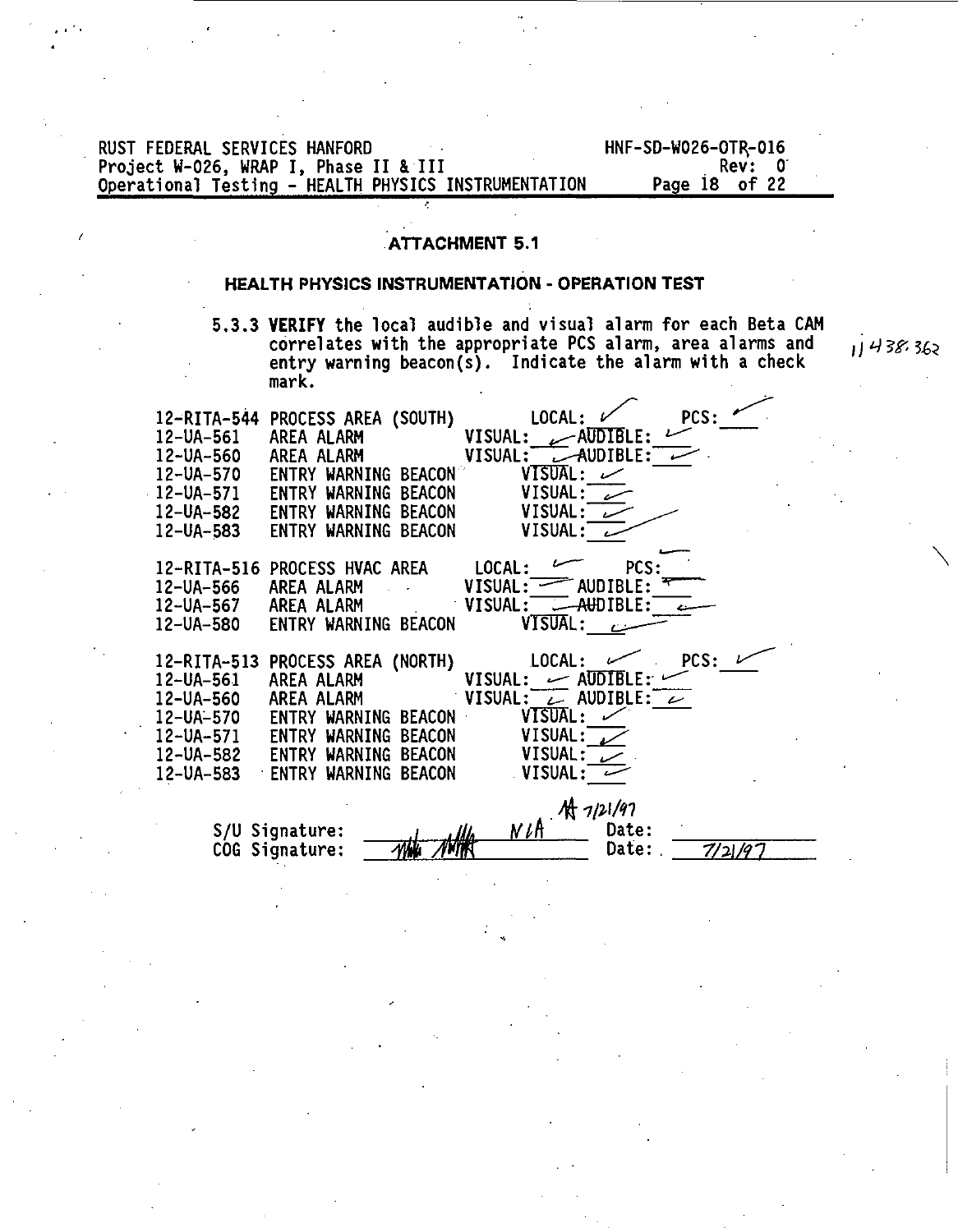### RUST FEDERAL SERVICES HANFORD<br>Project W-026, WRAP I, Phase II & III And Marchan Hall Rev: 0 Project W-O26, WRAP I , Phase I I & II I Rev: 0 Operational Testing - HEALTH PHYSICS INSTRUMENTATION

### **ATTACHMENT 5.1**

### **HEALTH PHYSICS** INSTRUMENTATION **- OPERATION** TEST

**5 .4 VERIFY** THE GAMMA HIGH RADIATION ALARMS ACTIVATES LOCAL AREA ALARMS, PCS ALARM, AND ENTRY WARNING BEACONS

Test: GAMMA HIGH RADIATION

Test Number: D.1.4

**Test Name: Alarm Test**

**Resources Required: System start up and PCS Document References:**

> **\* H-2-131808 WRAP Module 1 HP Instrumentation Cable Block Diagram Sheet 1**

**5.4.1 Establish a physical link between the ARMs and PCS.**

**5.4.2 VERIFY the local audible and visual alarm for each Gamma Area Radiation Monitor correlates with the appropriate PCS alarm, area alarms and entry warning beacon(s). Indicate the alarm with a check mark.**

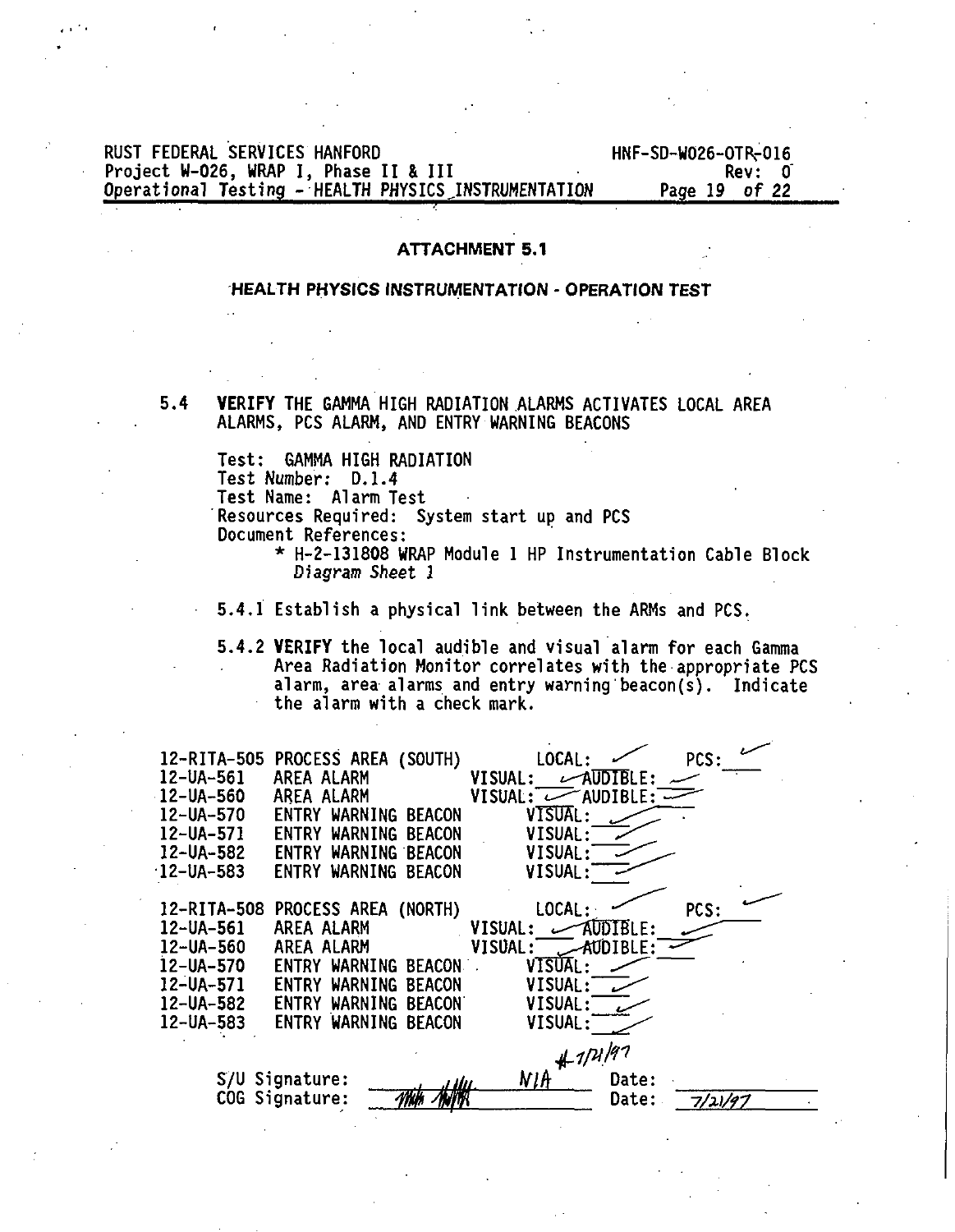RUST FEDERAL SERVICES HANFORD<br>Project W-026, WRAP I, Phase II & III Canada HRF-SD-W026-OTR-016 Project W-O2<mark>6, WRAP I, Phase II & III</mark> III (Project W-O26, WRAP I, Phase II & III<br>Operational Testing - HEALTH PHYSICS INSTRUMENTATION Page 20 of 22 Operational Testing - HEALTH PHYSICS INSTRUMENTATION

### **ATTACHMENT 5.1**

### **HEALTH PHYSICS INSTRUMENTATION - OPERATION TEST**

**Figure 6-1 FACILITY ALARM ANNUNCIATOR (201-UA-12-110) (Radiological Alarms and Positions)**



**5.5 VERIFY** THE TROUBLE ALARM LOCALLY BY THE CAM IS CONSISTENT WITH THE PCS READ OUT

Test: CAM TROUBLE ALARM Test Number: D.I.5 Test Name: Alarm Test Resources Required: System start up and PCS Document References:

- \* Alpha-6A-1 Alpha Air Monitor Technical Manual, Eberline January 1993
- \* Model AMS-3A Beta Air Monitor Technical Manual, Eberline December 1987
- \* H-2-131808 WRAP Module 1 HP Instrumentation Cable Block Diagram Sheet 2 & 3

5.5.2 Establish a physical link between the CAM(s) and PCS.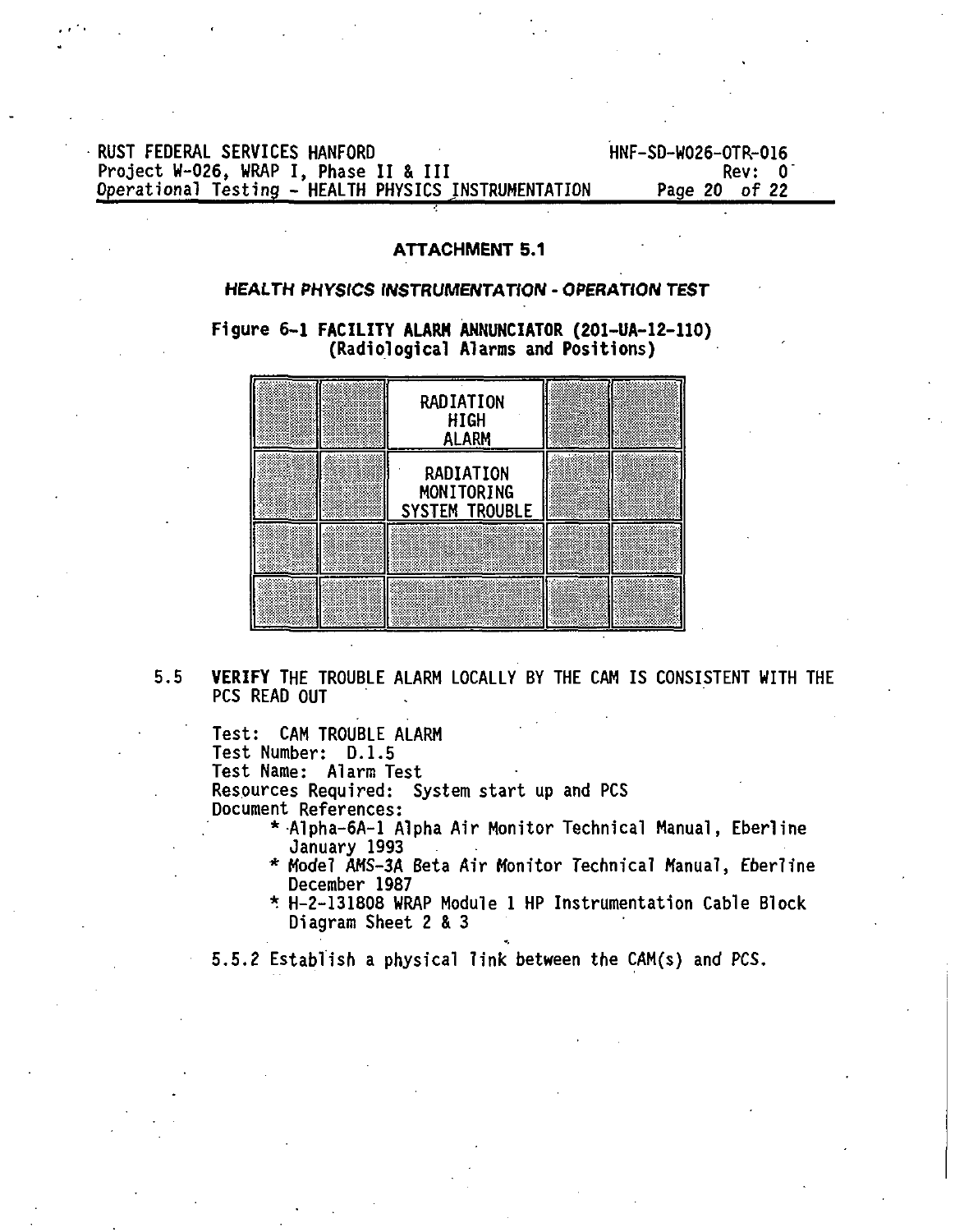RUST FEDERAL SERVICES HANFORD<br>Project W-026. WRAP I. Phase II & III Carries Marchael Rev: 0 Project W-026, WRAP I, Phase II & III<br>
Operational Testing - HEALTH PHYSICS INSTRUMENTATION Page 21 of 22 Operational Testing - HEALTH PHYSICS INSTRUMENTATION

### **ATTACHMENT 5.1**

### **HEALTH PHYSICS INSTRUMENTATION** - **OPERATION TEST**

- 5.5.3 **INITIATE** a TROUBLE alarm by turning off the vacuum pump to the CAM(s).
	- **5.5.4 VERIFY** a TROUBLE alarm by the CAM(s) matches a PCS TROUBLE alarm for that CAM (check mark).

| 12-RITA-509 PROCESS AREA (SOUTH)                                                | CAM:                               | PCS:        |  |
|---------------------------------------------------------------------------------|------------------------------------|-------------|--|
| 12-RITA-512 PROCESS HVAC AREA                                                   | CAM:                               | <b>PCS:</b> |  |
| 12-RITA-545 PROCESS AREA (NORTH)                                                | CAM:<br>سرہ                        | <b>PCS:</b> |  |
| 12-RITA-513 PROCESS AREA (NORTH)                                                | CAM:                               | PCS:        |  |
| 12-RITA-516 PROCESS HVAC AREA                                                   | CAM:                               | PCS:        |  |
| 12-RITA-544 PROCESS AREA (SOUTH)                                                | CAM:                               | <b>PCS:</b> |  |
| S/U Signature:<br>s Ila<br>www. <i>Milli</i> ffa <del>r</del><br>COG Signature: | 4 1121197<br>N/H<br>Date:<br>Date: | 7121/97     |  |

5.6 **VERIFY** THE GAMMA AREA RADIATION MONITOR TROUBLE WITH THE PCS READ OUT

Test: GAMMA AREA RADIATION TROUBLE ALARM **Test Number: D.I. 6** Test Name: Alarm Test Resources Required: System start up and PCS Document References: \* H-2-131808 WRAP Module 1 HP Instrumentation Cable Block

Diagram Sheet 1

- 5.6.1 Establish a physical link between the gamma radiation indicators and PCS.
- 5.6.2 **DISCONNECT** 12-RE-505 & 508 by removing power cable to the detector(s).